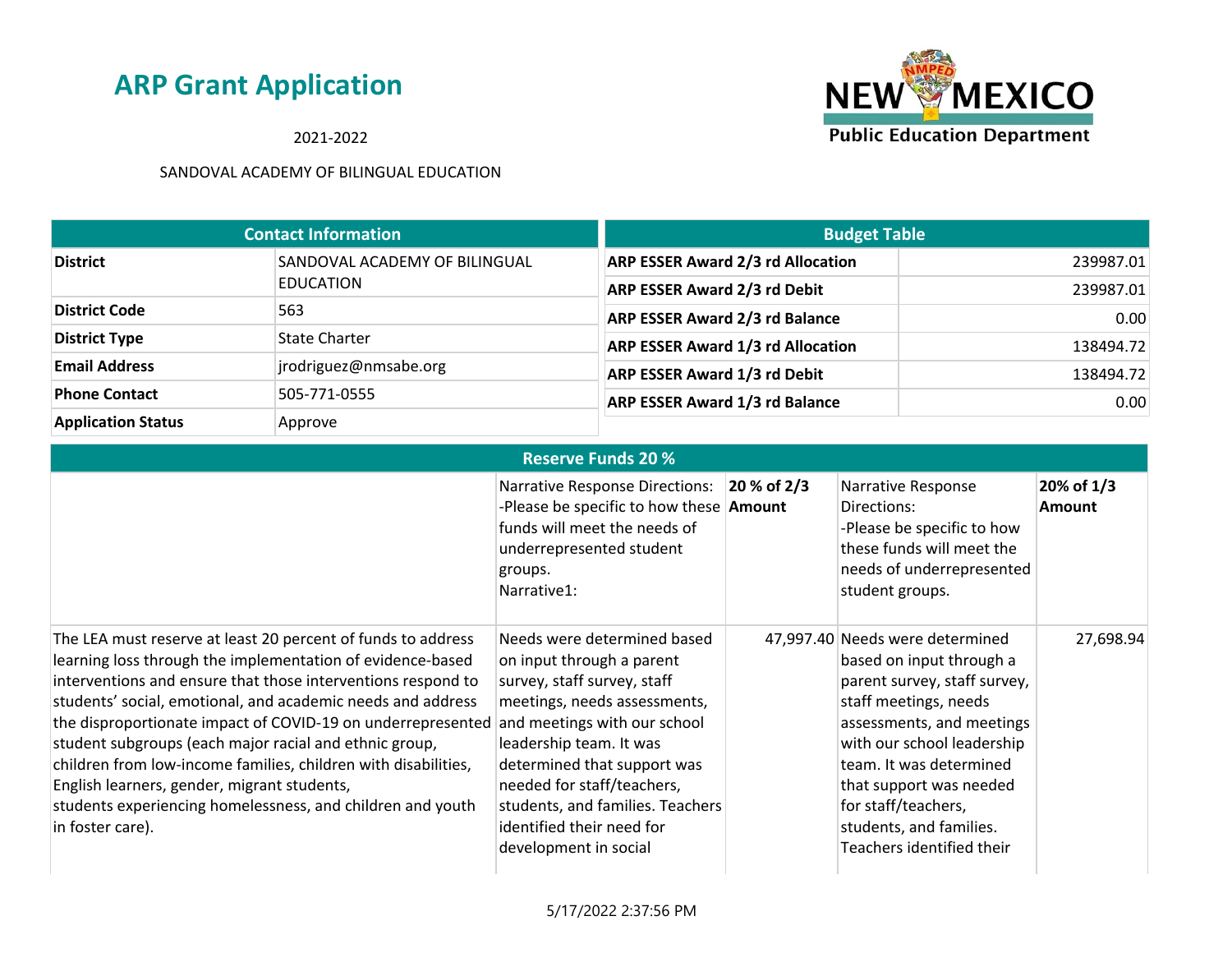2021-2022

#### SANDOVAL ACADEMY OF BILINGUAL EDUCATION

emotional learning and teaching and providing support to students who are demonstrating academic needs. It was also determined that continued support was needed for families in the event of crisis incidents and student attendance. Based on the data collected, administration determined the research-based resources and supports.

Sandoval Academy of Bilingual Education has contracted with a school social worker that also serves as a school/parent liaison. The parent liaison serves as a contact with families and students who need crisis support and/or concerns about student attendance. As a result of her intervention and support, SABE has seen improvements to our students attending school more regularly. Our school liaison has served over 20 students/families this year alone. ¬All families have been provided with access to outside



need for development in social emotional learning and teaching and providing support to students who are demonstrating academic needs. It was also determined that continued support was needed for families in the event of crisis incidents and student attendance. Based on the data collected, administration determined the researchbased resources and supports.

Sandoval Academy of Bilingual Education has contracted with a school social worker that also serves as a school/parent liaison. The parent liaison serves as a contact with families and students who need crisis support and/or concerns about student attendance. As a result of her intervention and support, SABE has seen improvements to our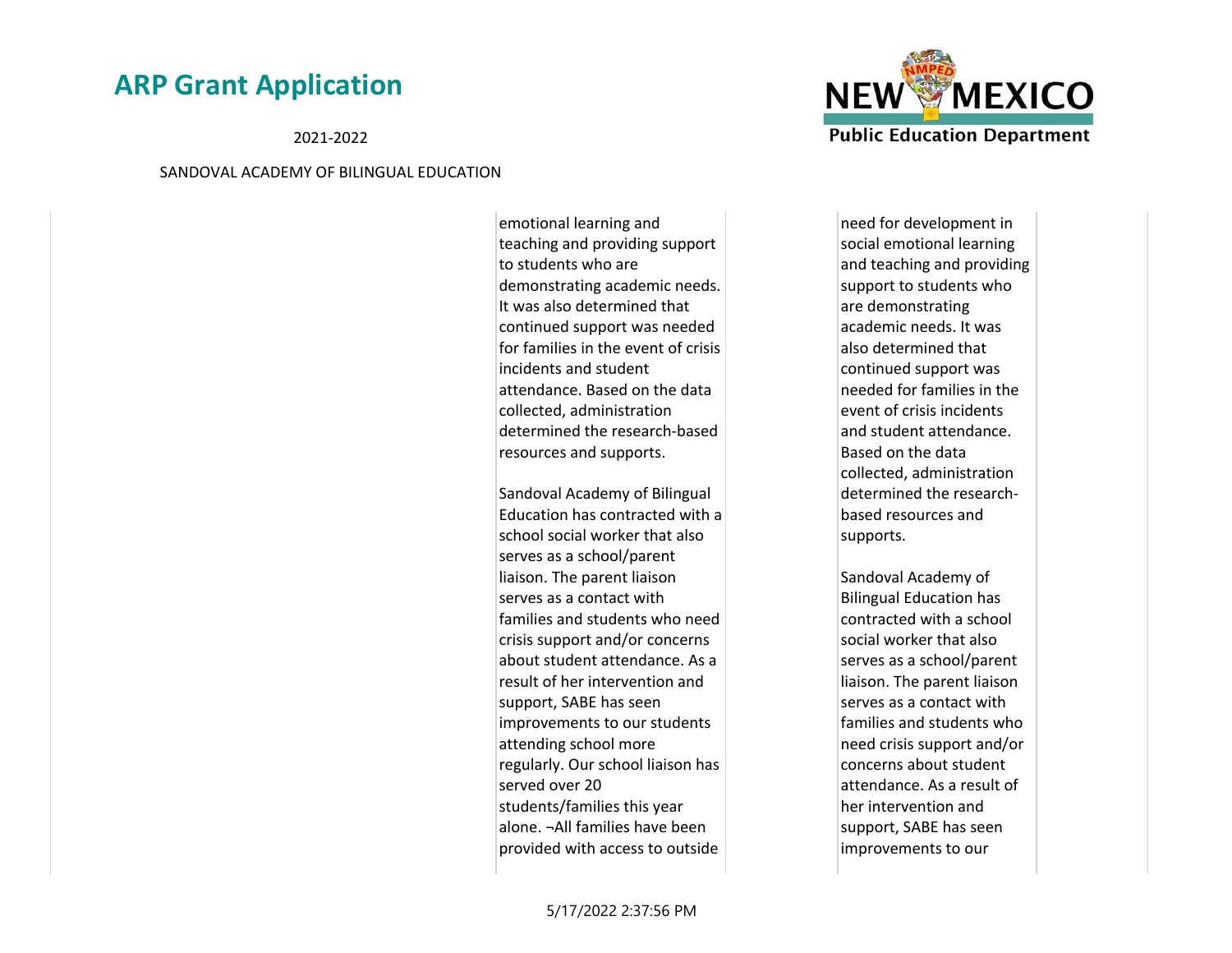2021-2022

#### SANDOVAL ACADEMY OF BILINGUAL EDUCATION

services including private counseling, assistance with car repair, assistance with paying for utilities, and suggestions on best practices to support student success while at school. We have seen our attendance improve considerably to less than 8% on average for the last week. As research from the USDE presents, involving community liaisons that value community members is one of the most success parent engagement strategy. The school/parent liaison meets weekly, or more frequently as deemed necessary with parents and students. The school/parent liaison also informs the teacher of the communication and supports offered to said families.

https://oese.ed.gov/files/ 2020/10 /equitable\_family\_engag\_508 .pdf

Sandoval Academy staff are responding to ongoing



students attending school more regularly. Our school liaison has served over 20 students/families this year alone. ¬All families have been provided with access to outside services including private counseling, assistance with car repair, assistance with paying for utilities, and suggestions on best practices to support student success while at school. We have seen our attendance improve considerably to less than 8% on average for the last week. As research from the USDE presents, involving community liaisons that value community members is one of the most success parent engagement strategy. The school/parent liaison meets weekly, or more frequently as deemed necessary with parents and students. The school/parent liaison also informs the teacher of the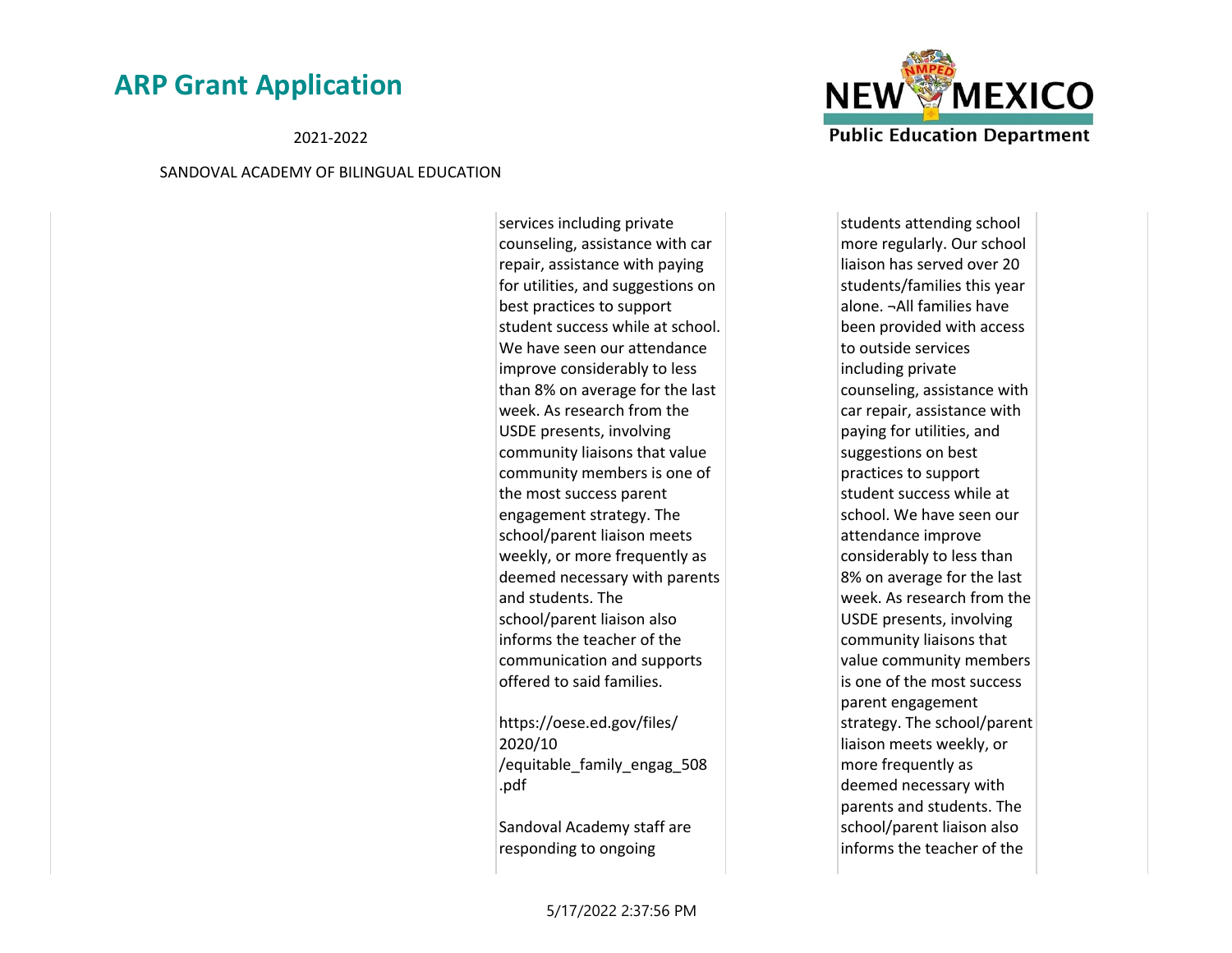2021-2022

#### SANDOVAL ACADEMY OF BILINGUAL EDUCATION

extensive social emotional needs that are demonstrated by students almost daily that requires a comprehensive plan. The parent liaison and another hired SEL support staff member serve as a support for teachers to provide research-based resources and support to meet the appropriate SEL needs in our classrooms through lesson development and instruction. Additionally, Sown to Grow is a curriculum and online platform that gathers student data to help combat the daily needs of our 3-8th grade students. It is a tool utilized by our teachers, parent liaison & SEL team. Through the use of Sown to Grow, we have been able to intervene with student's experiencing stress and contact parents to offer outside resources and/or support. https://s3-uswest-1.amazonaws.com/sownto-grow/sown-to-growevaluation-summaryapril-2018.pdf



communication and supports offered to said families.

https://oese.ed.gov/files/ 2020/10 /equitable\_family\_engag\_ 508.pdf

Sandoval Academy staff are responding to ongoing extensive social emotional needs that are demonstrated by students almost daily that requires a comprehensive plan. The parent liaison and another hired SEL support staff member serve as a support for teachers to provide research-based resources and support to meet the appropriate SEL needs in our classrooms through lesson development and instruction. Additionally, Sown to Grow is a curriculum and online platform that gathers student data to help combat the daily needs of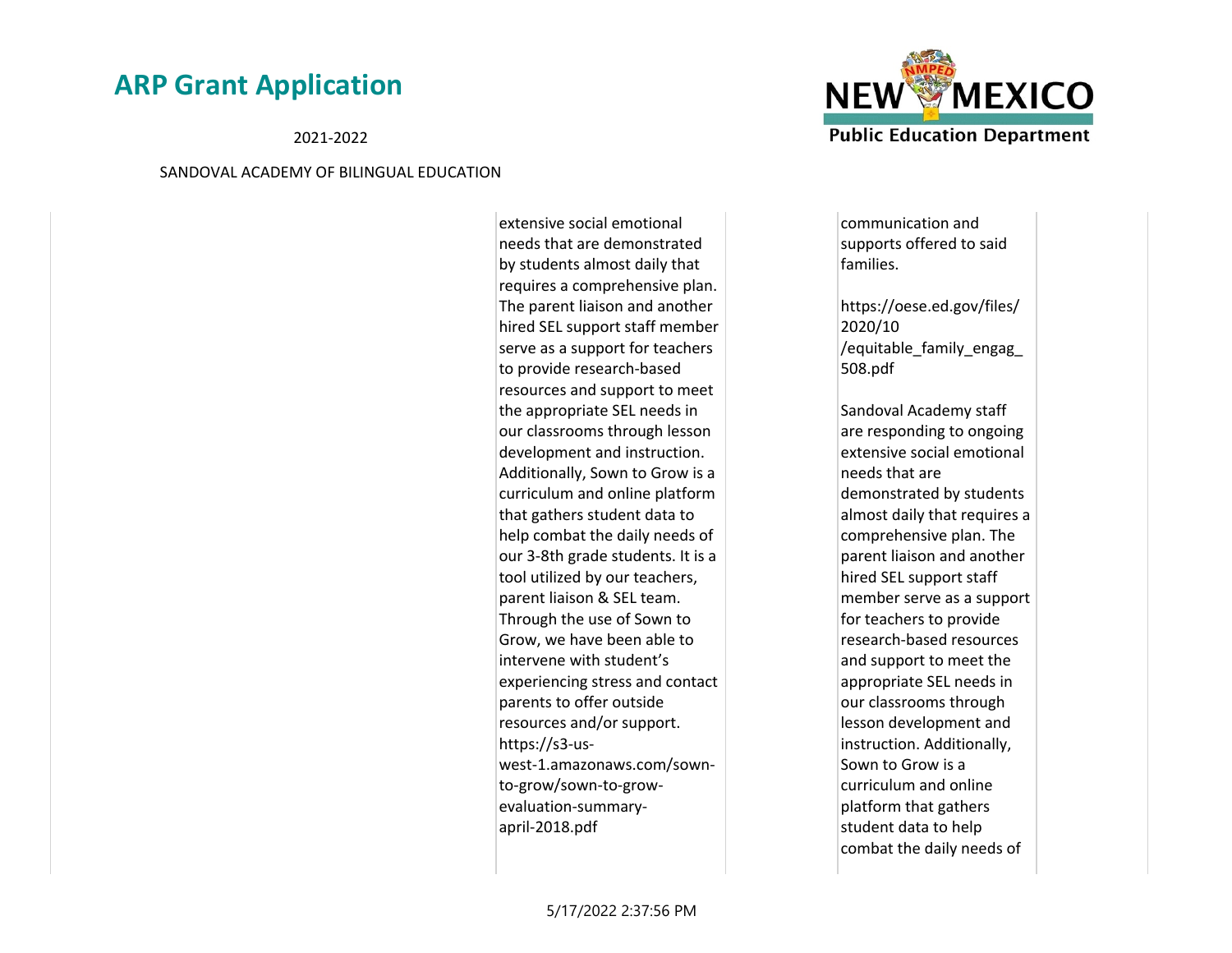2021-2022

#### SANDOVAL ACADEMY OF BILINGUAL EDUCATION

https://s3-uswest-1.amazonaws.com/sownto-grow/sown-to-growevaluation-summaryapril-2018.pdf

https://casel.org/fundamentals -of-sel/what-does-the-researchsay/

In effort to respond to the loss of essential and foundational math and reading skills during the year of the pandemic, Sandoval Academy has implemented small group intervention groups for the lowest performing students in 1st – 3rd grade that is provided four days a week during the school day. We purchased and are utilizing the American Reading Company's assessment, progress monitoring tools and curriculum. It has been purchased a support all students in kindergarten through third grade, in both English and Spanish. The use of the progress monitoring tool,



our 3-8th grade students. It is a tool utilized by our teachers, parent liaison & SEL team. Through the use of Sown to Grow, we have been able to intervene with student's experiencing stress and contact parents to offer outside resources and/or support. https://s3-uswest-1 .amazonaws.com/sown-togrow/sown-to-growevaluation-summaryapril-2018.pdf

https://s3-uswest-1 .amazonaws.com/sown-togrow/sown-to-growevaluation-summaryapril-2018.pdf

https://casel.org/fundame ntals-of-sel/what-does-theresearch-say/

In effort to respond to the loss of essential and foundational math and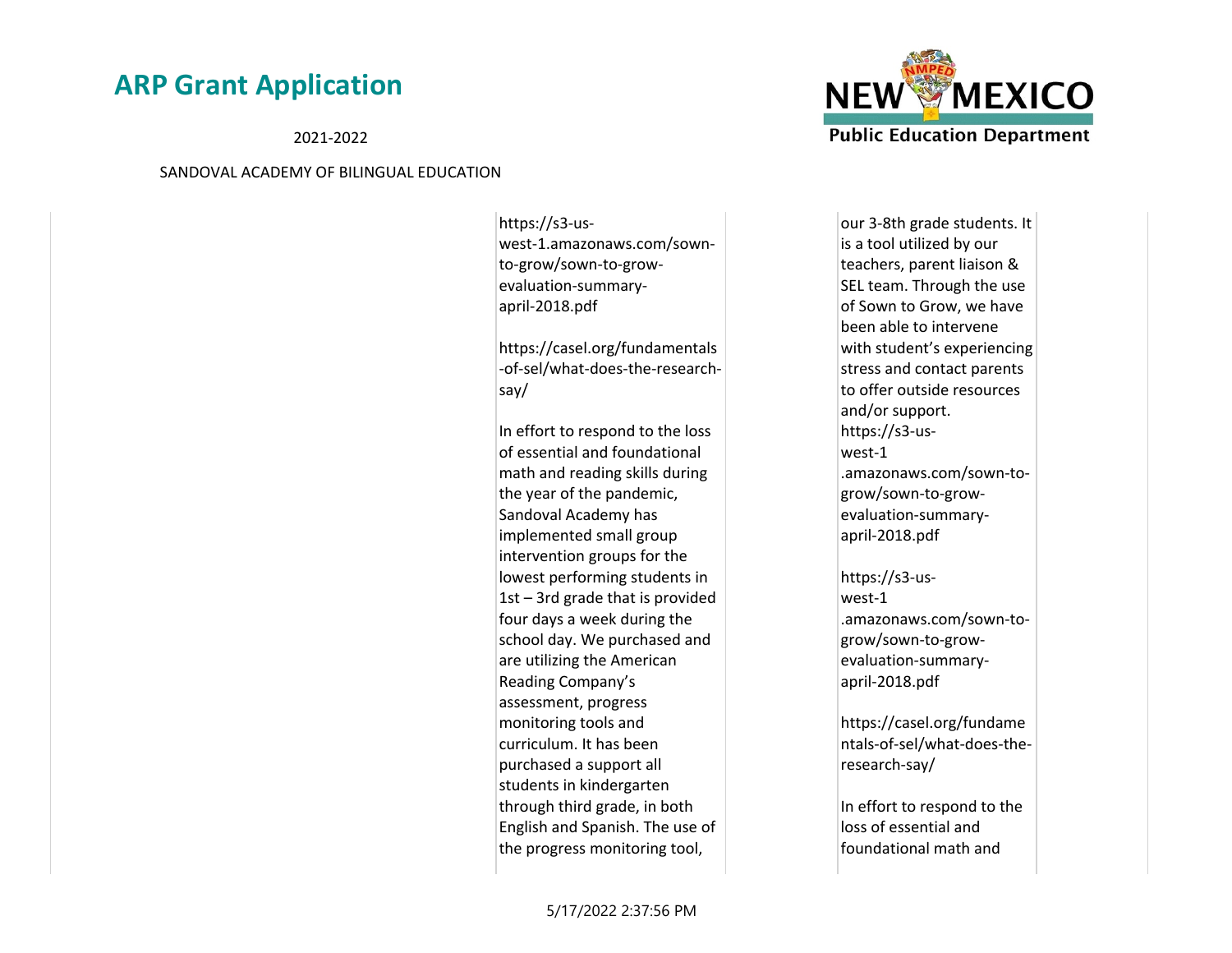2021-2022

#### SANDOVAL ACADEMY OF BILINGUAL EDUCATION

the assessment tool, and the continued implementation of the curriculum for students in kindergarten through third grade is intended to support individualized support for all students. Sandoval Academy staff uses the information collected from the assessments (IRLA, ENIL, Istation, Eureka Math) and provides small group targeted/differentiated instruction in reading in English and Spanish and math. It also supports the students home language to also provide additional support to our English language learners. Over the next years, American Reading Company will be instrumental for continued support to close skill gaps in reading while ensuring that all students are receiving differentiated instruction and grade level instruction as aligned to Common Core State Standards.

Research study links listed below can be found at



reading skills during the year of the pandemic, Sandoval Academy has implemented small group intervention groups for the lowest performing students in 1st – 3rd grade that is provided four days a week during the school day. We purchased and are utilizing the American Reading Company's assessment, progress monitoring tools and curriculum. It has been purchased a support all students in kindergarten through third grade, in both English and Spanish. The use of the progress monitoring tool, the assessment tool, and the continued implementation of the curriculum for students in kindergarten through third grade is intended to support individualized support for all students. Sandoval Academy staff uses the information collected from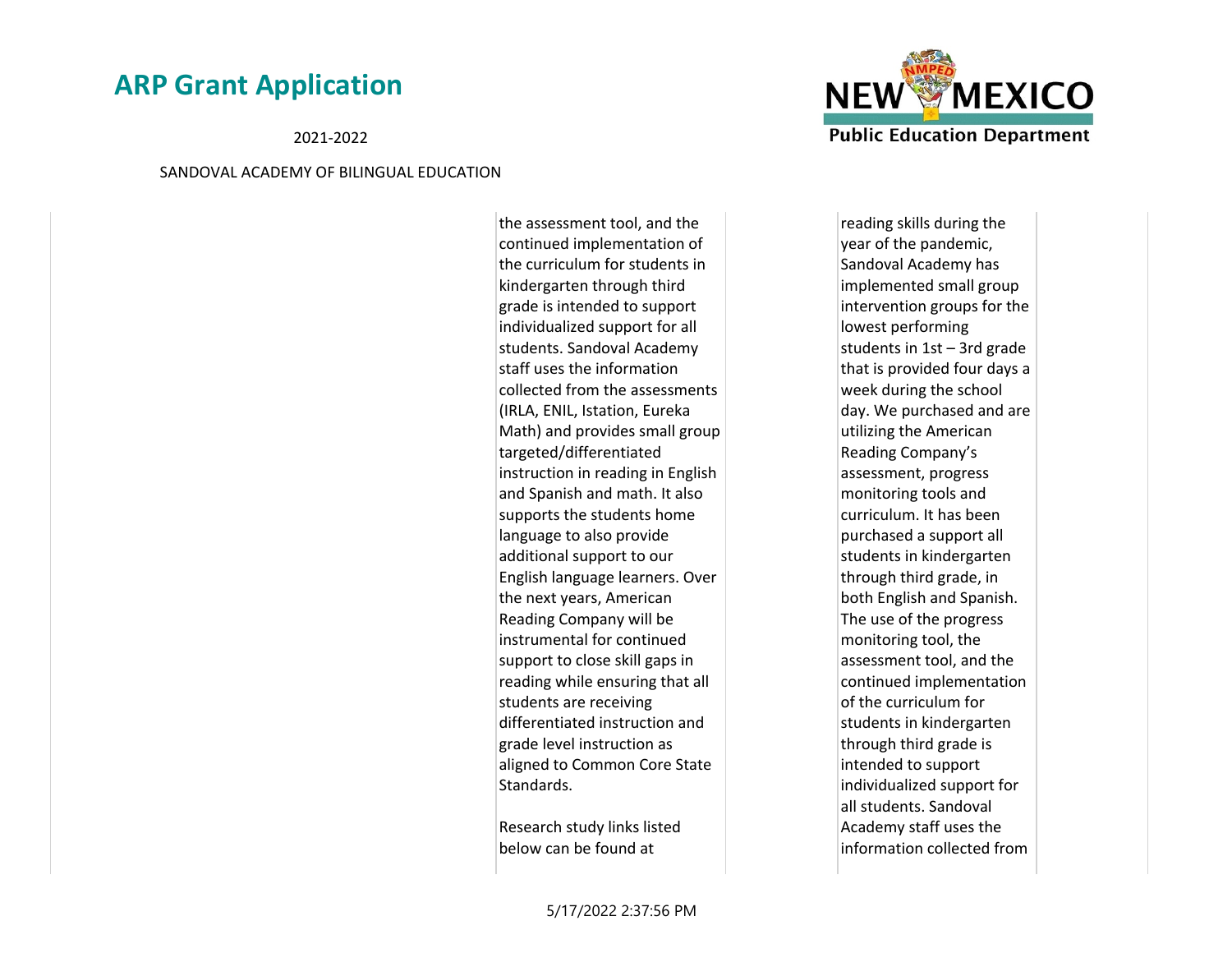2021-2022

#### SANDOVAL ACADEMY OF BILINGUAL EDUCATION

https://www.americanreading.c om/research-andresults/research/ High-Stakes Test Scores Soar with PBL Intervention, Chatfield Elementary School, MN, 2012–2015 Significant Reduction in Special Education Referrals, Nottingham Elementary School, Oxford, PA, 2009–2010 Quality of Instructional Leadership Makes the Difference, Camden City Public Schools, Camden, New Jersey, 2009-2010 African American Males Take Essential Steps Toward College and Career Readiness, Clinton Elementary School of the Lancaster County School District in South Carolina, 2009–2010 Southwood Elementary Makes AYP for First Time in Three Years, Results from Ohio Academic Assessment Tests https://www.tandfonline.com/

doi/full/ 10.1080/19345747.2021.19383



the assessments (IRLA, ENIL, Istation, Eureka Math) and provides small group targeted/differentiated instruction in reading in English and Spanish and math. It also supports the students home language to also provide additional support to our English language learners. Over the next years, American Reading Company will be instrumental for continued support to close skill gaps in reading while ensuring that all students are receiving differentiated instruction and grade level instruction as aligned to Common Core State Standards.

Research study links listed below can be found at https://www.americanread ing.com/research-andresults/research/ High-Stakes Test Scores Soar with PBL Intervention,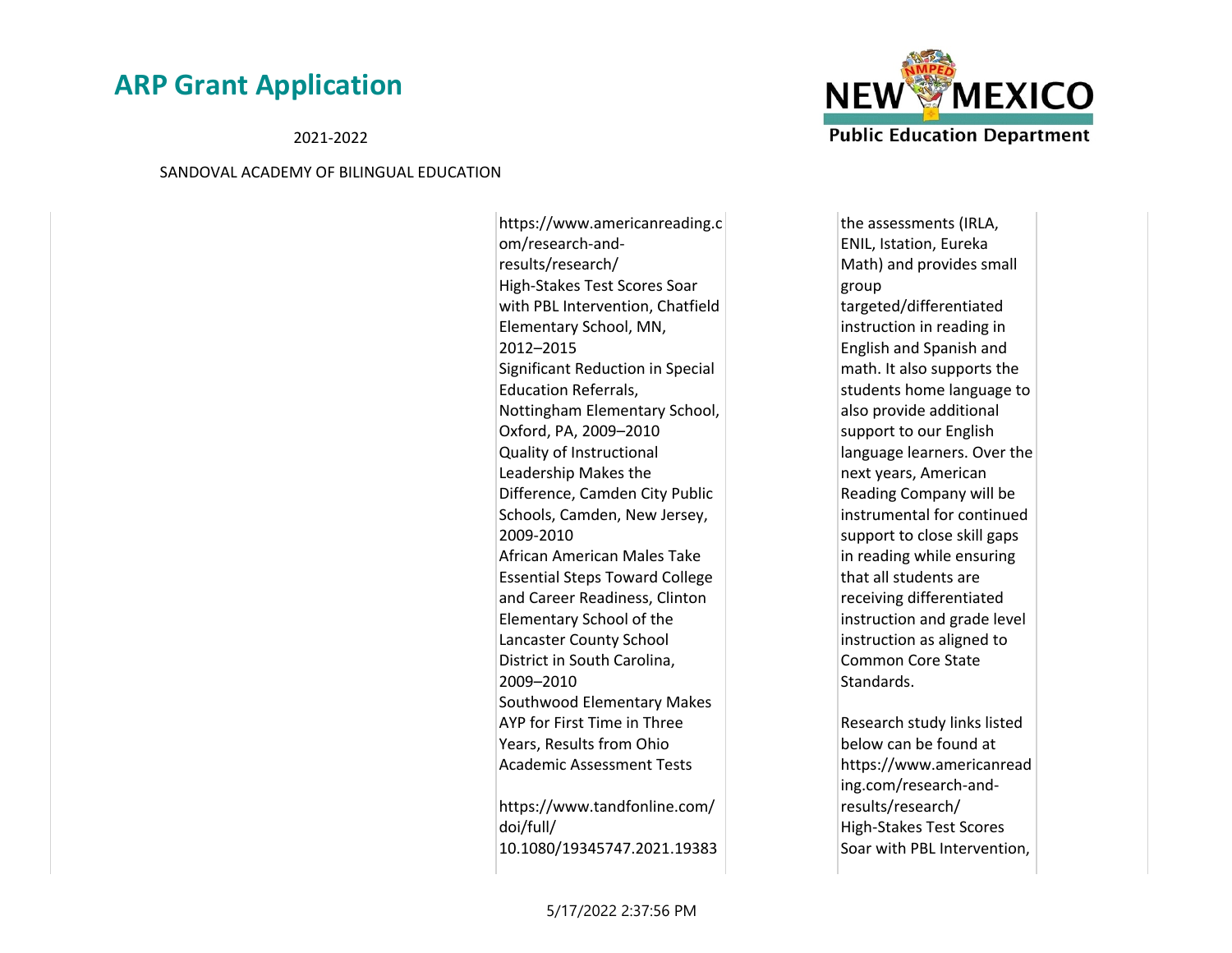2021-2022

#### SANDOVAL ACADEMY OF BILINGUAL EDUCATION

13

Sandoval Academy provides an afterschool program that supports student learning including homework support, tutoring, and after school care for students in kindergarten-8th grade. As evidenced by the USDE, tutoring is an effective practice in improving student reading skills.

https://www.govinfo.gov/conte nt/pkg/ERIC-ED464343/pdf/ERIC-ED464343.pdf

Based on benchmark assessments and progress monitoring results from both Istation, Istation Español, NWEA Reading, NWEA Math, NWEA Spanish, and American Reading Company, small group targeted instruction is provided to all students in first grade through third grade in the areas of reading and math. As stated in the research from the National Center of Intensive



Chatfield Elementary School, MN, 2012–2015 Significant Reduction in Special Education Referrals, Nottingham Elementary School, Oxford, PA, 2009–2010 Quality of Instructional Leadership Makes the Difference, Camden City Public Schools, Camden, New Jersey, 2009-2010 African American Males Take Essential Steps Toward College and Career Readiness, Clinton Elementary School of the Lancaster County School District in South Carolina, 2009–2010 Southwood Elementary Makes AYP for First Time in Three Years, Results from Ohio Academic Assessment **Tests** 

https://www.tandfonline.c om/doi/full/ 10.1080/19345747.2021.19 38313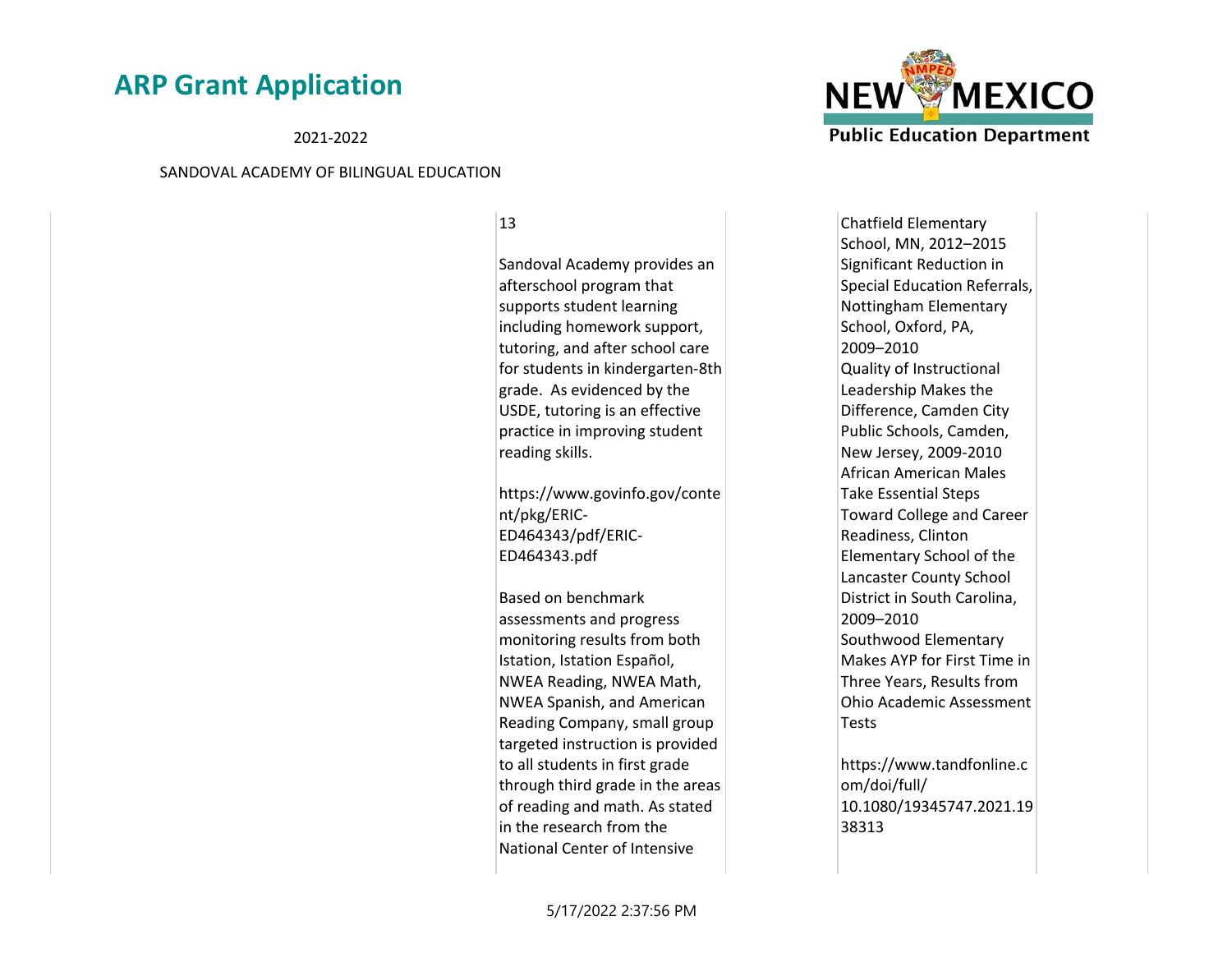2021-2022

#### SANDOVAL ACADEMY OF BILINGUAL EDUCATION

Intervention, early intervention in reading reduces the proportion of children at risk for reading failure and reduces the proportion of poor readers.

https://intensiveintervention.or g/resource/what-research-andits-implications-earlyintervention-reading https://intensiveintervention.or g/resource/data-basedindividualization-englishlearners

Implementing Data-Based Individualization for English Learners: intensiveintervention.org

Educators and leadership have and will continue performing data studies on the growth of all students based on Sandoval Academy's benchmark assessments and progress monitoring tools, including NWEA Reading, NWEA Math, NWEA Español, Istation, Istation Español, American Reading Company IRLA & ENIL



Sandoval Academy provides an afterschool program that supports student learning including homework support, tutoring, and after school care for students in kindergarten-8th grade. As evidenced by the USDE, tutoring is an effective practice in improving student reading skills.

https://www.govinfo.gov/c ontent/pkg/ERIC-ED464343/pdf/ERIC-ED464343.pdf

Based on benchmark assessments and progress monitoring results from both Istation, Istation Español, NWEA Reading, NWEA Math, NWEA Spanish, and American Reading Company, small group targeted instruction is provided to all students in first grade through third grade in the areas of reading and math. As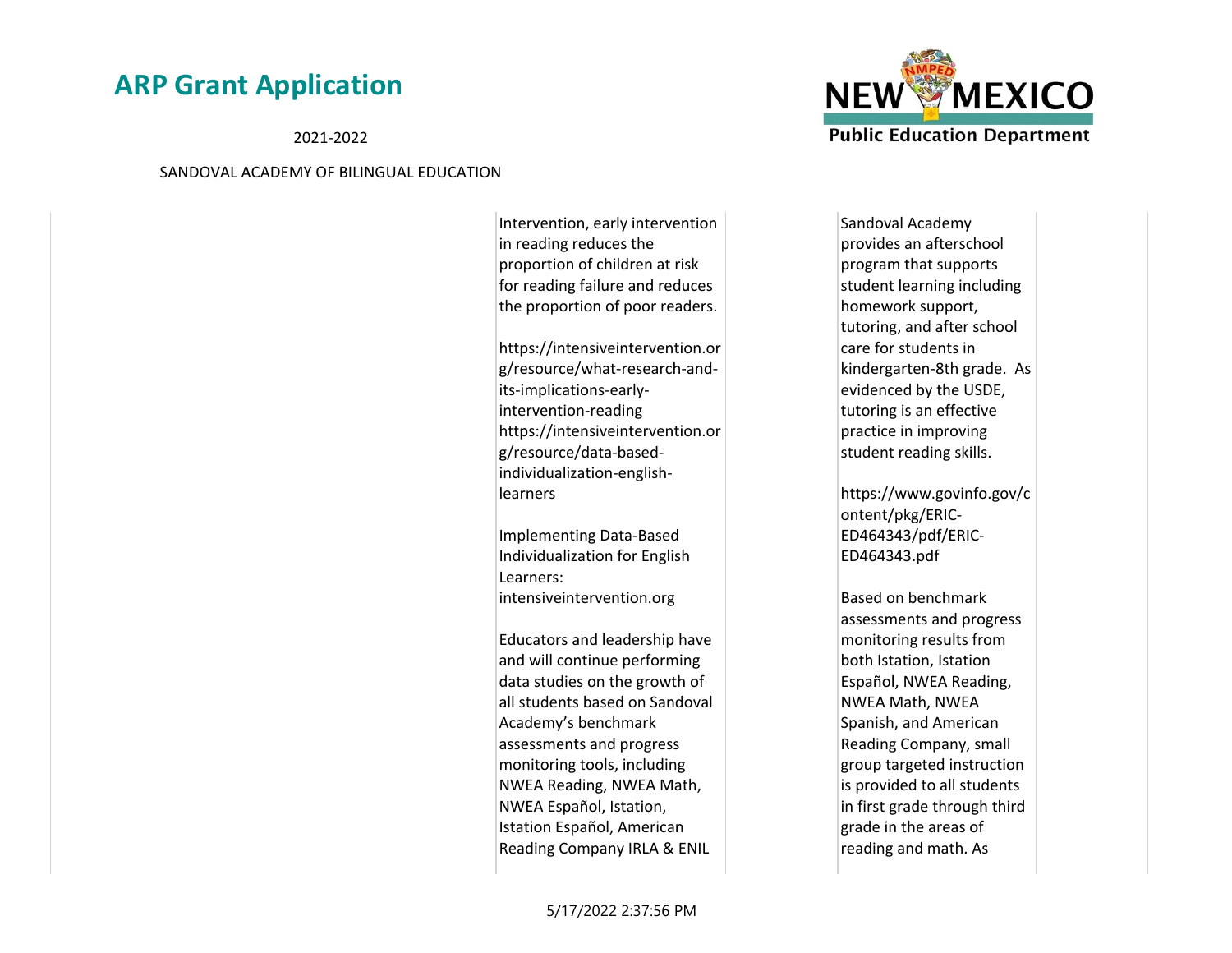2021-2022

#### SANDOVAL ACADEMY OF BILINGUAL EDUCATION

and educators' observation of students' classroom performance. The data collected will be used periodically to evaluate the effectiveness of the interventions. Administration and staff will make changes as deemed necessary to support the intervention support program.

**NEW MEXICO Public Education Department** 

stated in the research from the National Center of Intensive Intervention, early intervention in reading reduces the proportion of children at risk for reading failure and reduces the proportion of poor readers.

https://intensiveinterventi on.org/resource/whatresearch-and-itsimplications-earlyintervention-reading https://intensiveinterventi on.org/resource/databased-individualizationenglish-learners

Implementing Data-Based Individualization for English Learners: intensiveintervention.org

Educators and leadership have and will continue performing data studies on the growth of all students based on Sandoval Academy's benchmark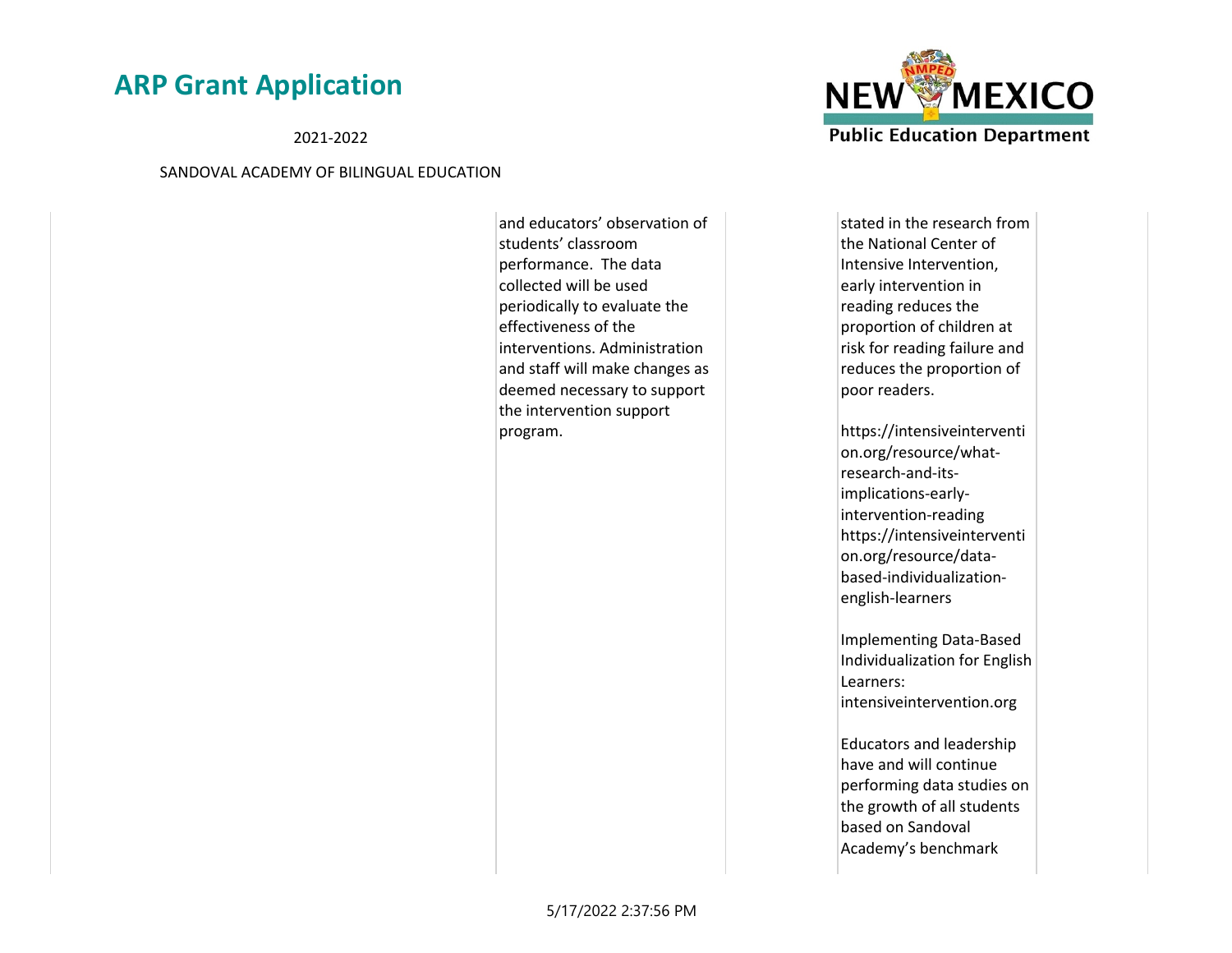2021-2022



|                                                                                                                                                                          |     |           | assessments and progress<br>monitoring tools, including<br><b>NWEA Reading, NWEA</b><br>Math, NWEA Español,<br>Istation, Istation Español,<br>American Reading<br>Company IRLA & ENIL and<br>educators' observation of<br>students' classroom<br>performance. The data<br>collected will be used<br>periodically to evaluate the<br>effectiveness of the<br>interventions.<br>Administration and staff<br>will make changes as<br>deemed necessary to<br>support the intervention<br>support program. |           |
|--------------------------------------------------------------------------------------------------------------------------------------------------------------------------|-----|-----------|-------------------------------------------------------------------------------------------------------------------------------------------------------------------------------------------------------------------------------------------------------------------------------------------------------------------------------------------------------------------------------------------------------------------------------------------------------------------------------------------------------|-----------|
| Activities to address the Social Emotional Needs of all students                                                                                                         | Yes | 15,000.00 | Yes                                                                                                                                                                                                                                                                                                                                                                                                                                                                                                   | 10,849.47 |
| Activities to address the Academic Needs of all students                                                                                                                 | Yes | 15,000.00 | Yes                                                                                                                                                                                                                                                                                                                                                                                                                                                                                                   | 10,849.47 |
| Activities that go above and beyond all services offered to all<br>students to address the disproportionate impact of COVID-19<br>on underrepresented student subgroups: | No  |           | No                                                                                                                                                                                                                                                                                                                                                                                                                                                                                                    |           |
| Students from each racial or ethnic group (e.g., identifying<br>disparities and focusing on underserved student groups by<br>race or ethnicity)                          | No  |           | No                                                                                                                                                                                                                                                                                                                                                                                                                                                                                                    |           |
| Students from low-income families                                                                                                                                        | Yes | 5,999.00  | Yes                                                                                                                                                                                                                                                                                                                                                                                                                                                                                                   | 2,000.00  |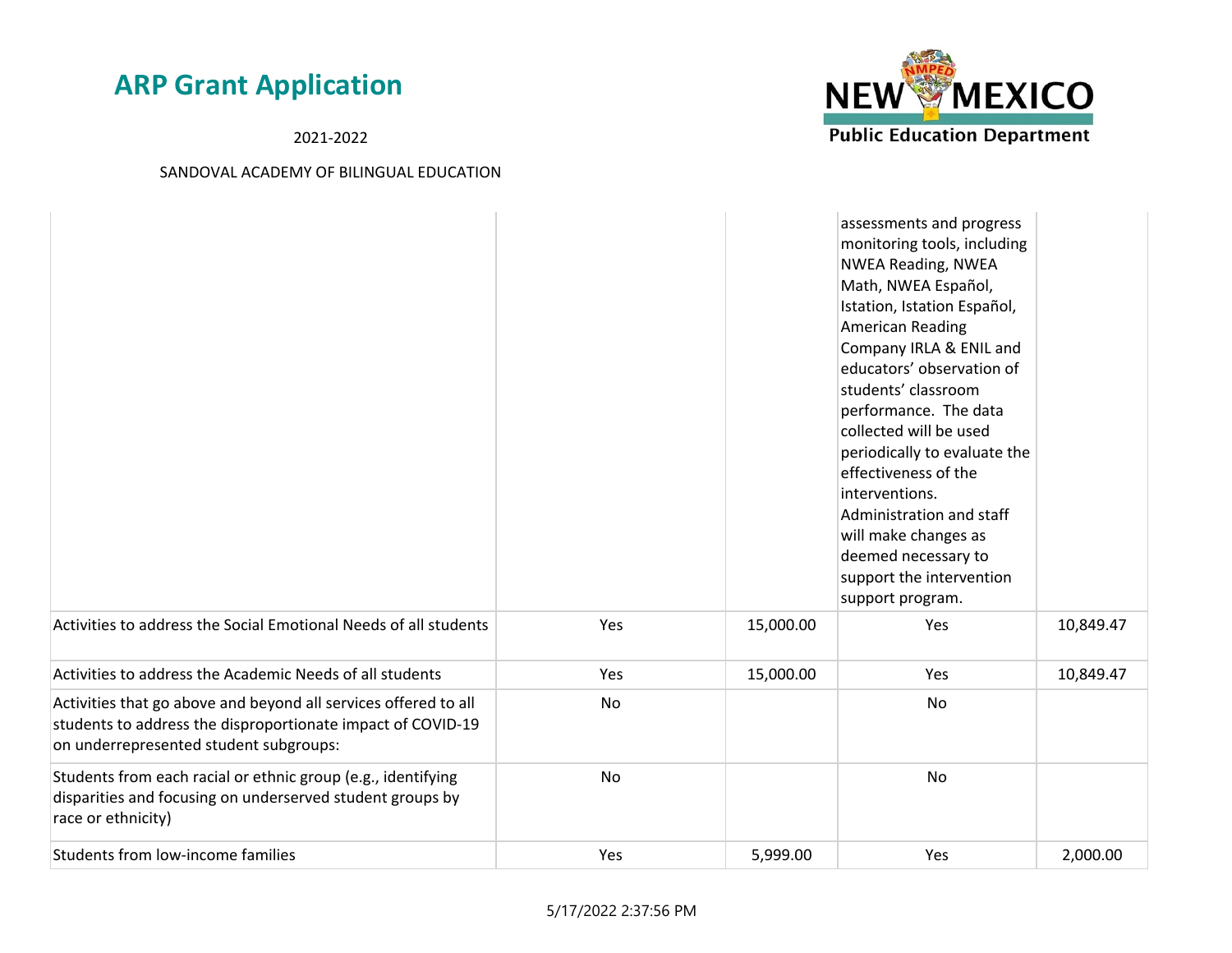2021-2022



|                                                                                                                                                                                                                                                                                                                                                                                                                                                                                                                                                                         | <b>Additional Reserve Funds (Optional)</b>                                                                                                                                                                                                                                                                                                                                                                                           |                                                                                                                                                                                                                                                                                                                                                                                              |  |  |  |  |
|-------------------------------------------------------------------------------------------------------------------------------------------------------------------------------------------------------------------------------------------------------------------------------------------------------------------------------------------------------------------------------------------------------------------------------------------------------------------------------------------------------------------------------------------------------------------------|--------------------------------------------------------------------------------------------------------------------------------------------------------------------------------------------------------------------------------------------------------------------------------------------------------------------------------------------------------------------------------------------------------------------------------------|----------------------------------------------------------------------------------------------------------------------------------------------------------------------------------------------------------------------------------------------------------------------------------------------------------------------------------------------------------------------------------------------|--|--|--|--|
|                                                                                                                                                                                                                                                                                                                                                                                                                                                                                                                                                                         | <b>Narrative Response Directions:</b><br>-Please be specific to how these funds will meet<br>the needs of underrepresented student groups.<br>Narrative1:                                                                                                                                                                                                                                                                            | <b>Narrative Response Directions:</b><br>-Please be specific to how these funds will<br>meet the needs of underrepresented<br>student groups.                                                                                                                                                                                                                                                |  |  |  |  |
| Funds above and beyond the 20 percent minimum of funds to<br>address learning loss through the implementation of evidence-<br>based interventions and ensure that those interventions<br>respond to students' social, emotional, and academic needs<br>and address the disproportionate impact of COVID-19 on<br>underrepresented student subgroups (each major racial and<br>ethnic group, children from low-income families, children with<br>disabilities, English learners, gender, migrant students,<br>students experiencing homelessness, and children and youth | Needs were determined based on input through<br>a parent survey, staff survey, staff meetings,<br>needs assessments, and meetings with our<br>school leadership team. It was determined that<br>support was needed for staff/teachers,<br>students, and families. Teachers identified their<br>need for development in social emotional<br>learning and teaching and providing support to<br>students who are demonstrating academic | Needs were determined based on input<br>through a parent survey, staff survey, staff<br>meetings, needs assessments, and<br>meetings with our school leadership team.<br>It was determined that support was<br>needed for staff/teachers, students, and<br>families. Teachers identified their need for<br>development in social emotional learning<br>and teaching and providing support to |  |  |  |  |

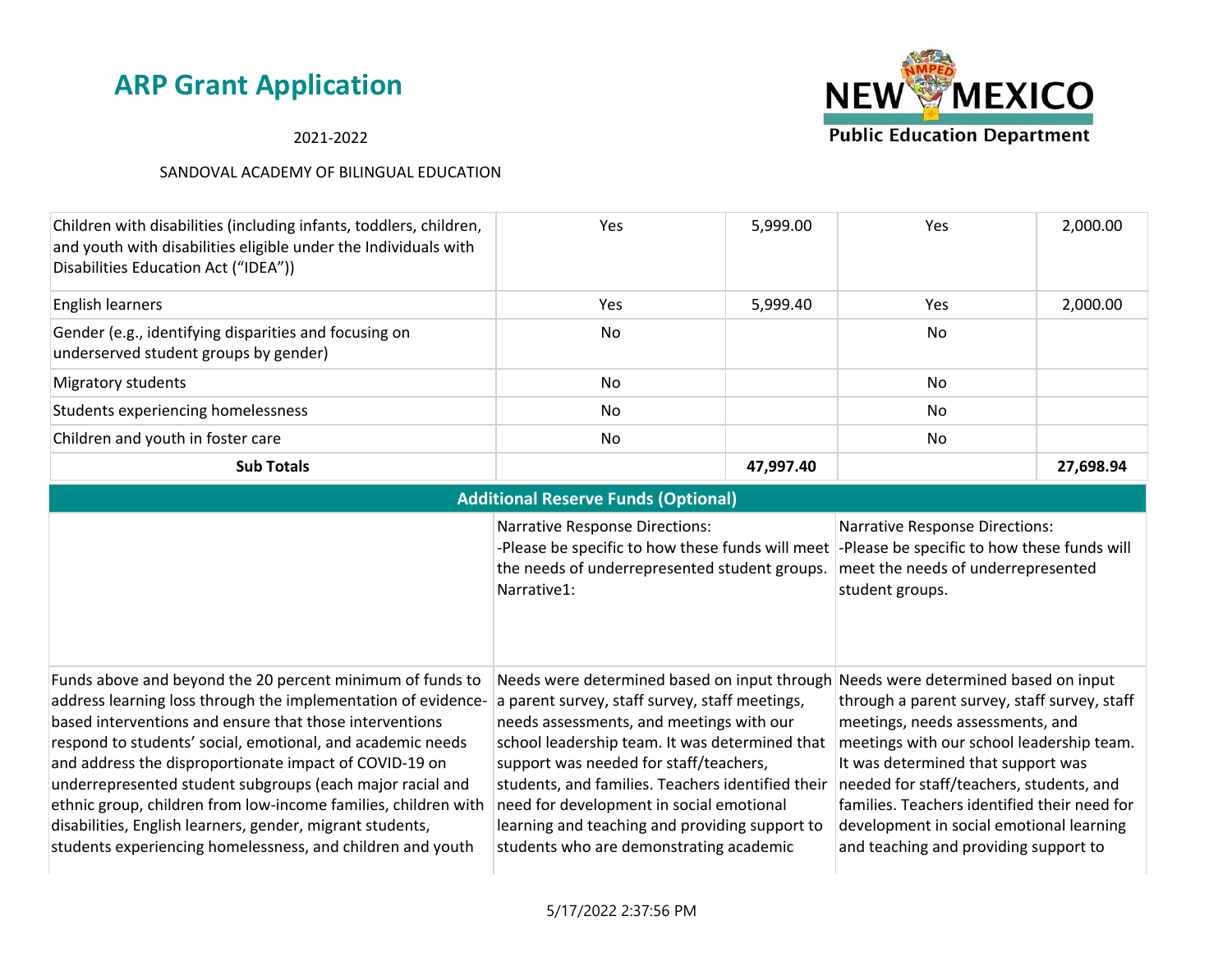#### 2021-2022

#### SANDOVAL ACADEMY OF BILINGUAL EDUCATION

in foster care). The intervalse care in the local continued that continued that continued that continued support was needed for families in the event of crisis incidents and student attendance. Based on the data collected, administration determined the research-based resources and supports.

> Sandoval Academy of Bilingual Education has contracted with a school social worker that also serves as a school/parent liaison. The parent liaison serves as a contact with families and students who need crisis support and/or concerns about student attendance. As a result of her intervention and support, SABE has seen improvements to our students attending school more regularly. Our school liaison has served over 20 students/families this year alone. ¬All families have been provided with access to outside services including private counseling, assistance with car repair, assistance with paying for utilities, and suggestions on best practices to support student success while at school. We have seen our attendance improve considerably to less than 8% on average for the last week. As research from the USDE presents, involving community liaisons that value community members is one of the most success  $\vert$  to less than 8% on average for the last parent engagement strategy. The school/parent | week. As research from the USDE presents, liaison meets weekly, or more frequently as deemed necessary with parents and students. The school/parent liaison also informs the

students who are demonstrating academic needs. It was also determined that continued support was needed for families in the event of crisis incidents and student attendance. Based on the data collected, administration determined the researchbased resources and supports.

Sandoval Academy of Bilingual Education has contracted with a school social worker that also serves as a school/parent liaison. The parent liaison serves as a contact with families and students who need crisis support and/or concerns about student attendance. As a result of her intervention and support, SABE has seen improvements to our students attending school more regularly. Our school liaison has served over 20 students/families this year alone. ¬All families have been provided with access to outside services including private counseling, assistance with car repair, assistance with paying for utilities, and suggestions on best practices to support student success while at school. We have seen our attendance improve considerably involving community liaisons that value community members is one of the most success parent engagement strategy. The

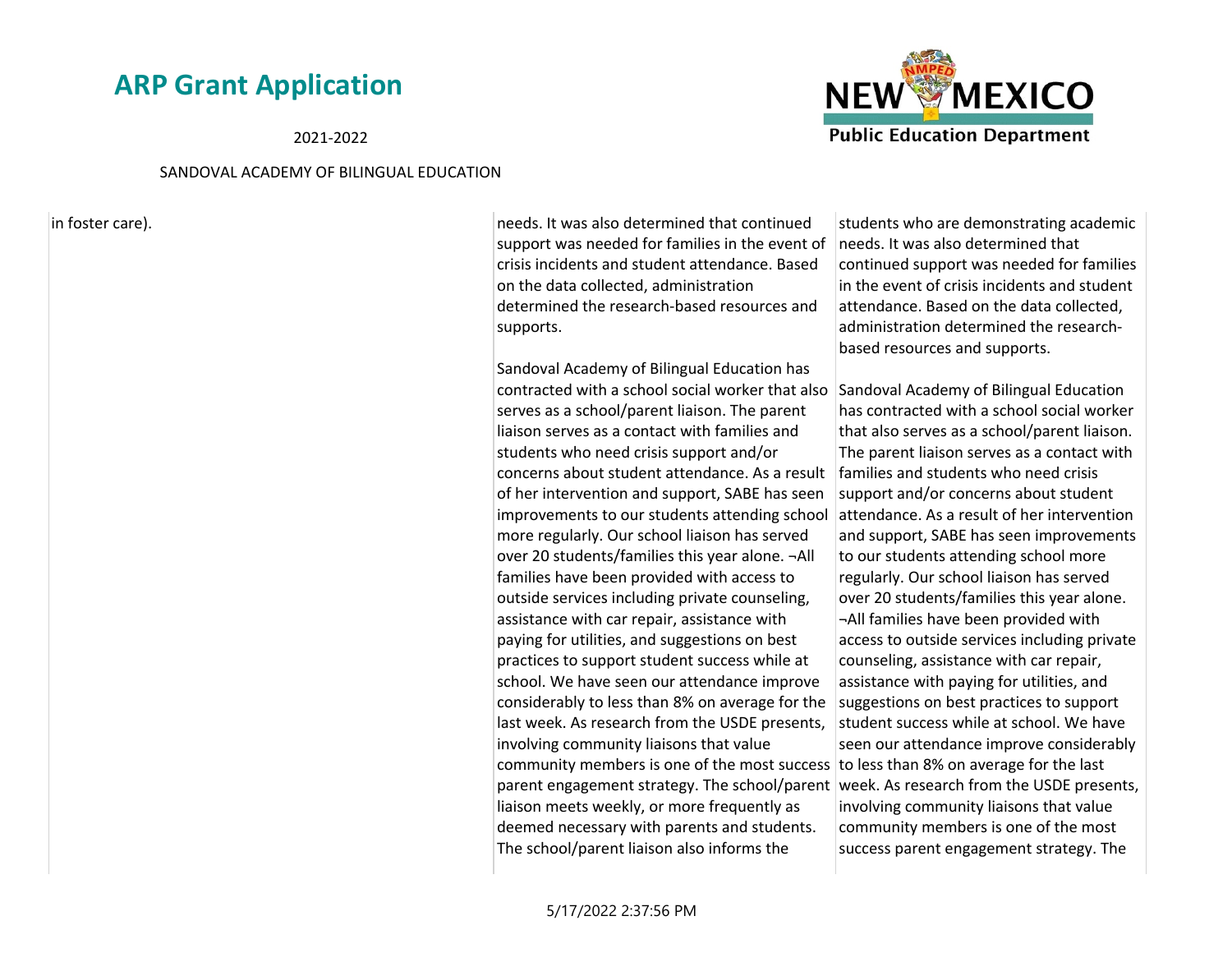2021-2022

#### SANDOVAL ACADEMY OF BILINGUAL EDUCATION

teacher of the communication and supports offered to said families.

https://oese.ed.gov/files/2020/10 /equitable\_family\_engag\_508.pdf

Sandoval Academy staff are responding to ongoing extensive social emotional needs that are demonstrated by students almost daily that requires a comprehensive plan. The parent liaison and another hired SEL support staff member serve as a support for teachers to provide research-based resources and support to meet the appropriate SEL needs in our classrooms through lesson development and instruction. Additionally, Sown to Grow is a curriculum and online platform that gathers student data to help combat the daily needs of our 3-8th grade students. It is a tool utilized by our teachers, parent liaison & SEL team. Through the use of Sown to Grow, we have been able to intervene with student's experiencing stress and contact parents to offer outside resources and/or support. https://s3-us-west-1.amazonaws.com/sown-togrow/sown-to-grow-evaluation-summaryapril-2018.pdf

https://s3-us-west-1.amazonaws.com/sown-togrow/sown-to-grow-evaluation-summaryapril-2018.pdf

school/parent liaison meets weekly, or more frequently as deemed necessary with parents and students. The school/parent liaison also informs the teacher of the communication and supports offered to said families.

https://oese.ed.gov/files/2020/10 /equitable\_family\_engag\_508.pdf

Sandoval Academy staff are responding to ongoing extensive social emotional needs that are demonstrated by students almost daily that requires a comprehensive plan. The parent liaison and another hired SEL support staff member serve as a support for teachers to provide research-based resources and support to meet the appropriate SEL needs in our classrooms through lesson development and instruction. Additionally, Sown to Grow is a curriculum and online platform that gathers student data to help combat the daily needs of our 3-8th grade students. It is a tool utilized by our teachers, parent liaison & SEL team. Through the use of Sown to Grow, we have been able to intervene with student's experiencing stress and contact parents to offer outside resources and/or support. https://s3-us-

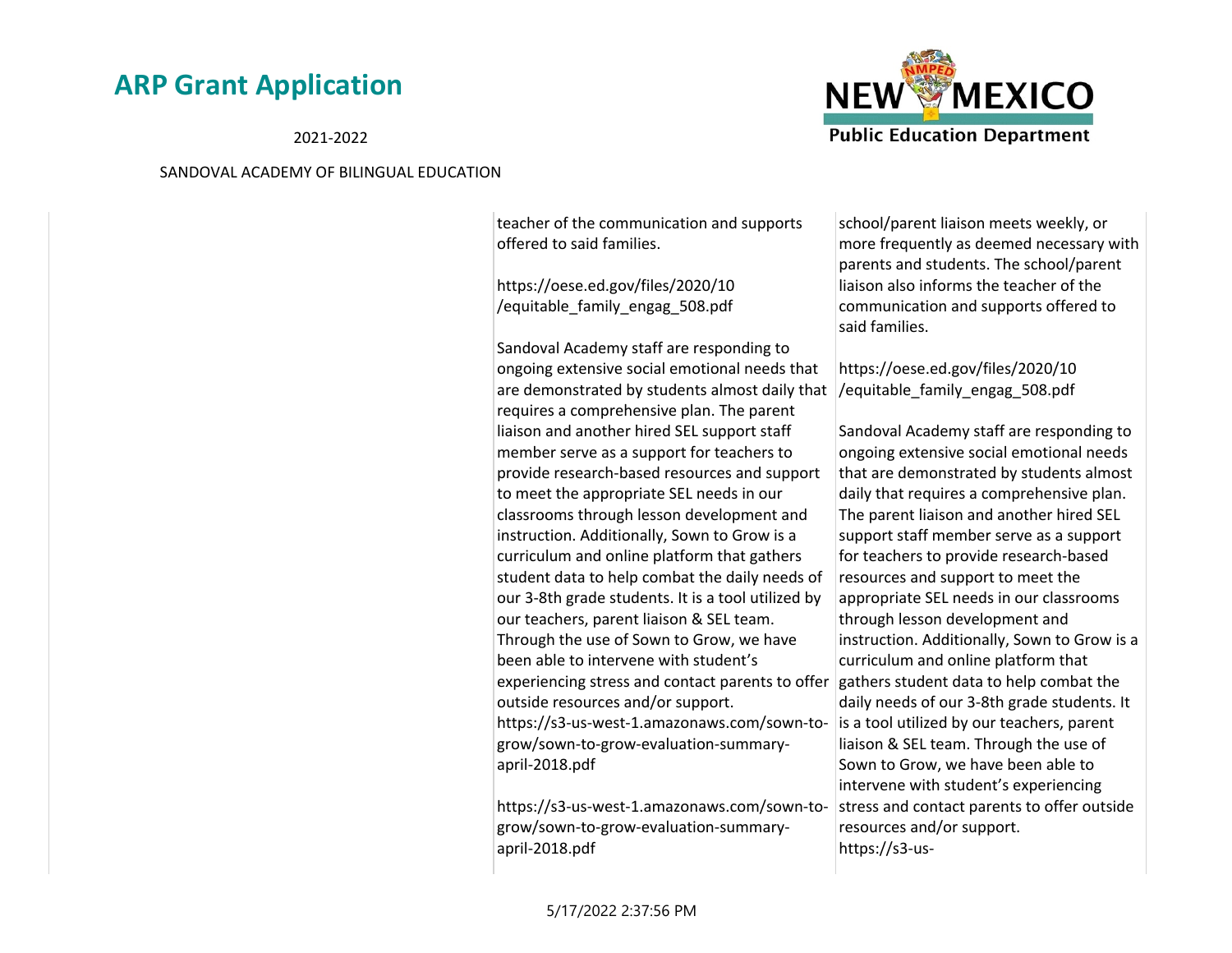#### 2021-2022

#### SANDOVAL ACADEMY OF BILINGUAL EDUCATION



https://casel.org/fundamentals-of-sel/whatdoes-the-research-say/

In effort to respond to the loss of essential and foundational math and reading skills during the year of the pandemic, Sandoval Academy has implemented small group intervention groups for the lowest performing students in 1st – 3rd grade that is provided four days a week during the school day. We purchased and are utilizing the American Reading Company's assessment, progress monitoring tools and curriculum. It has In effort to respond to the loss of essential been purchased a support all students in kindergarten through third grade, in both English and Spanish. The use of the progress monitoring tool, the assessment tool, and the continued implementation of the curriculum for students in kindergarten through third grade is intended to support individualized support for all students. Sandoval Academy staff uses the information collected from the assessments (IRLA, ENIL, Istation, Eureka Math) and provides curriculum. It has been purchased a small group targeted/differentiated instruction in reading in English and Spanish and math. It also supports the students home language to also provide additional support to our English language learners. Over the next years, American Reading Company will be instrumental for continued support to close skill through third grade is intended to support gaps in reading while ensuring that all students

west-1.amazonaws.com/sown-togrow/sown-to-grow-evaluation-summaryapril-2018.pdf

#### https://s3-us-

west-1.amazonaws.com/sown-togrow/sown-to-grow-evaluation-summaryapril-2018.pdf

https://casel.org/fundamentals-ofsel/what-does-the-research-say/

and foundational math and reading skills during the year of the pandemic, Sandoval Academy has implemented small group intervention groups for the lowest performing students in 1st – 3rd grade that is provided four days a week during the school day. We purchased and are utilizing the American Reading Company's assessment, progress monitoring tools and support all students in kindergarten through third grade, in both English and Spanish. The use of the progress monitoring tool, the assessment tool, and the continued implementation of the curriculum for students in kindergarten individualized support for all students.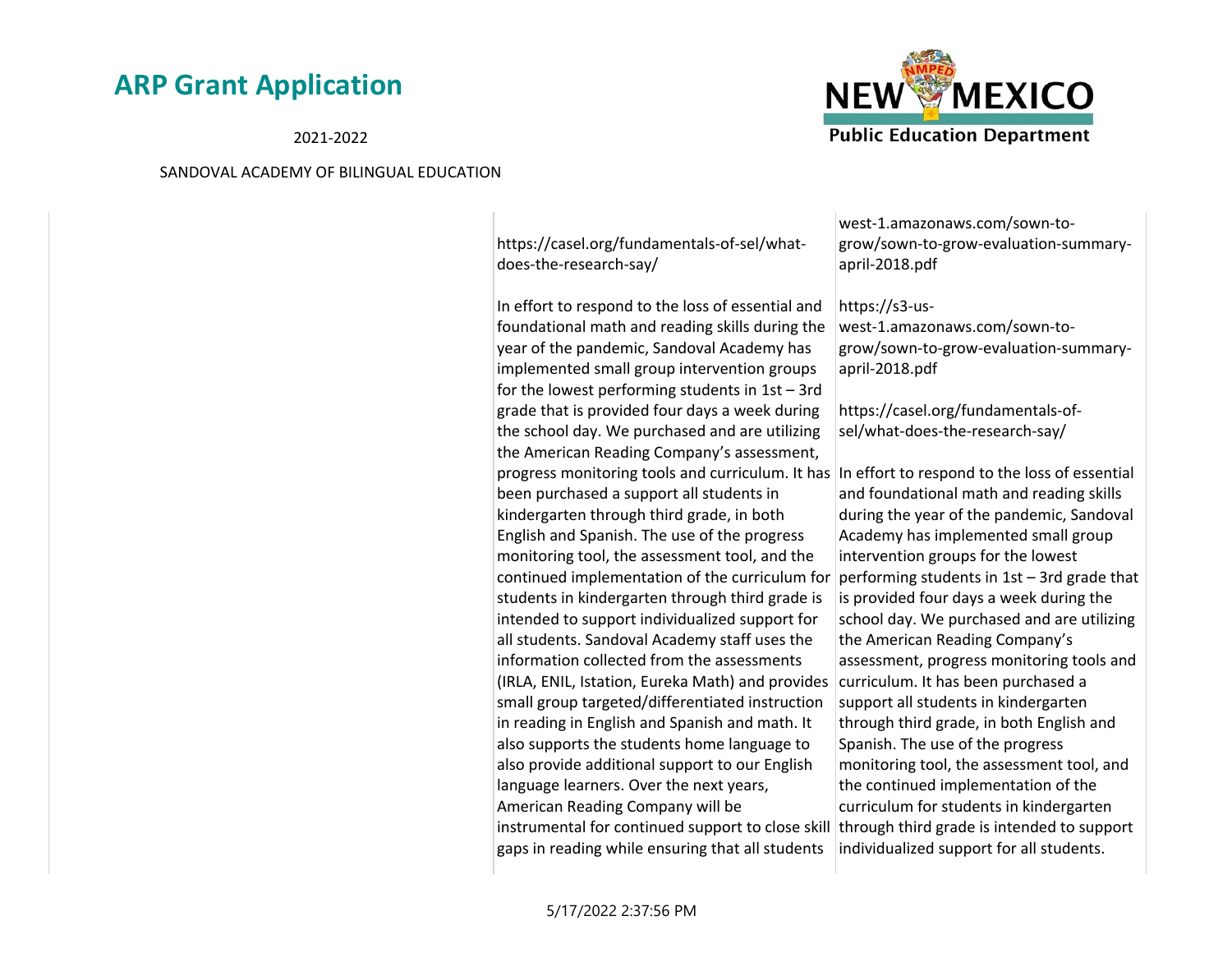2021-2022

#### SANDOVAL ACADEMY OF BILINGUAL EDUCATION



are receiving differentiated instruction and grade level instruction as aligned to Common Core State Standards.

Research study links listed below can be found at

https://www.americanreading.com/researchand-results/research/

High-Stakes Test Scores Soar with PBL Intervention, Chatfield Elementary School, MN, 2012–2015

Significant Reduction in Special Education Referrals, Nottingham Elementary School, Oxford, PA, 2009–2010

Quality of Instructional Leadership Makes the Difference, Camden City Public Schools, Camden, New Jersey, 2009-2010

African American Males Take Essential Steps Toward College and Career Readiness, Clinton Elementary School of the Lancaster County School District in South Carolina, 2009–2010 Southwood Elementary Makes AYP for First Time in Three Years, Results from Ohio Academic Assessment Tests

https://www.tandfonline.com/doi/full/ 10.1080/19345747.2021.1938313

Sandoval Academy provides an afterschool program that supports student learning including homework support, tutoring, and

Sandoval Academy staff uses the information collected from the assessments (IRLA, ENIL, Istation, Eureka Math) and provides small group targeted/differentiated instruction in reading in English and Spanish and math. It also supports the students home language to also provide additional support to our English language learners. Over the next years, American Reading Company will be instrumental for continued support to close skill gaps in reading while ensuring that all students are receiving differentiated instruction and grade level instruction as aligned to Common Core State Standards.

Research study links listed below can be found at

https://www.americanreading.com/researc h-and-results/research/ High-Stakes Test Scores Soar with PBL Intervention, Chatfield Elementary School, MN, 2012–2015 Significant Reduction in Special Education Referrals, Nottingham Elementary School, Oxford, PA, 2009–2010 Quality of Instructional Leadership Makes the Difference, Camden City Public Schools, Camden, New Jersey, 2009-2010 African American Males Take Essential Steps Toward College and Career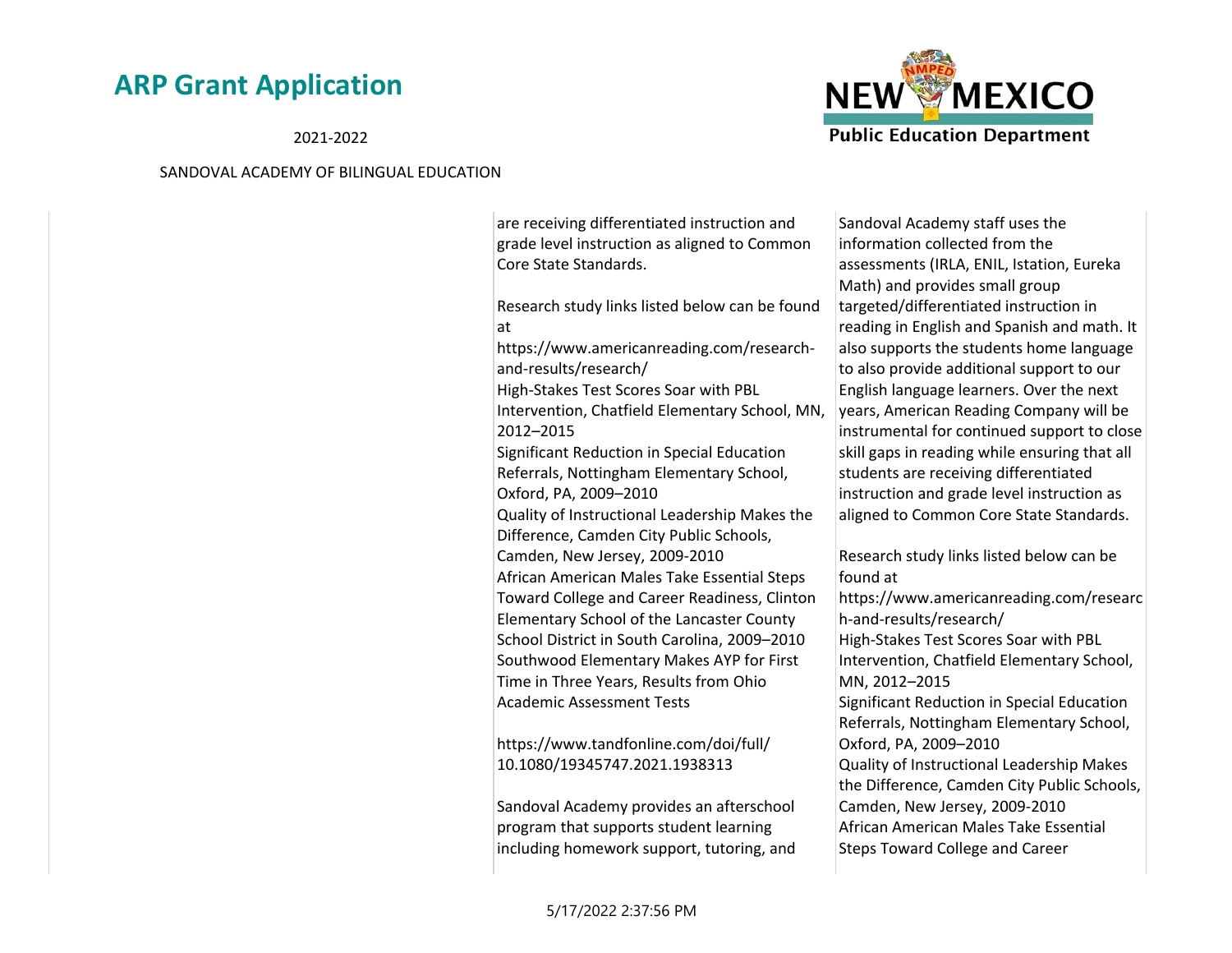2021-2022



| after school care for students in               | Readiness, Clinton Elementary School of       |
|-------------------------------------------------|-----------------------------------------------|
| kindergarten-8th grade. As evidenced by the     | the Lancaster County School District in       |
| USDE, tutoring is an effective practice in      | South Carolina, 2009-2010                     |
| improving student reading skills.               | Southwood Elementary Makes AYP for First      |
|                                                 | Time in Three Years, Results from Ohio        |
| https://www.govinfo.gov/content/pkg/ERIC-       | <b>Academic Assessment Tests</b>              |
| ED464343/pdf/ERIC-ED464343.pdf                  |                                               |
|                                                 | https://www.tandfonline.com/doi/full/         |
| Based on benchmark assessments and progress     | 10.1080/19345747.2021.1938313                 |
| monitoring results from both Istation, Istation |                                               |
| Español, NWEA Reading, NWEA Math, NWEA          | Sandoval Academy provides an afterschool      |
| Spanish, and American Reading Company, small    | program that supports student learning        |
| group targeted instruction is provided to all   | including homework support, tutoring, and     |
| students in first grade through third grade in  | after school care for students in             |
| the areas of reading and math. As stated in the | kindergarten-8th grade. As evidenced by       |
| research from the National Center of Intensive  | the USDE, tutoring is an effective practice   |
| Intervention, early intervention in reading     | in improving student reading skills.          |
| reduces the proportion of children at risk for  |                                               |
| reading failure and reduces the proportion of   | https://www.govinfo.gov/content/pkg/ERI       |
| poor readers.                                   | C-ED464343/pdf/ERIC-ED464343.pdf              |
|                                                 |                                               |
| https://intensiveintervention.org/resource/wha  | Based on benchmark assessments and            |
| t-research-and-its-implications-early-          | progress monitoring results from both         |
| intervention-reading                            | Istation, Istation Español, NWEA Reading,     |
| https://intensiveintervention.org/resource/data | NWEA Math, NWEA Spanish, and American         |
| -based-individualization-english-learners       | Reading Company, small group targeted         |
|                                                 | instruction is provided to all students in    |
| Implementing Data-Based Individualization for   | first grade through third grade in the areas  |
| English Learners: intensiveintervention.org     | of reading and math. As stated in the         |
|                                                 | research from the National Center of          |
| Educators and leadership have and will          | Intensive Intervention, early intervention in |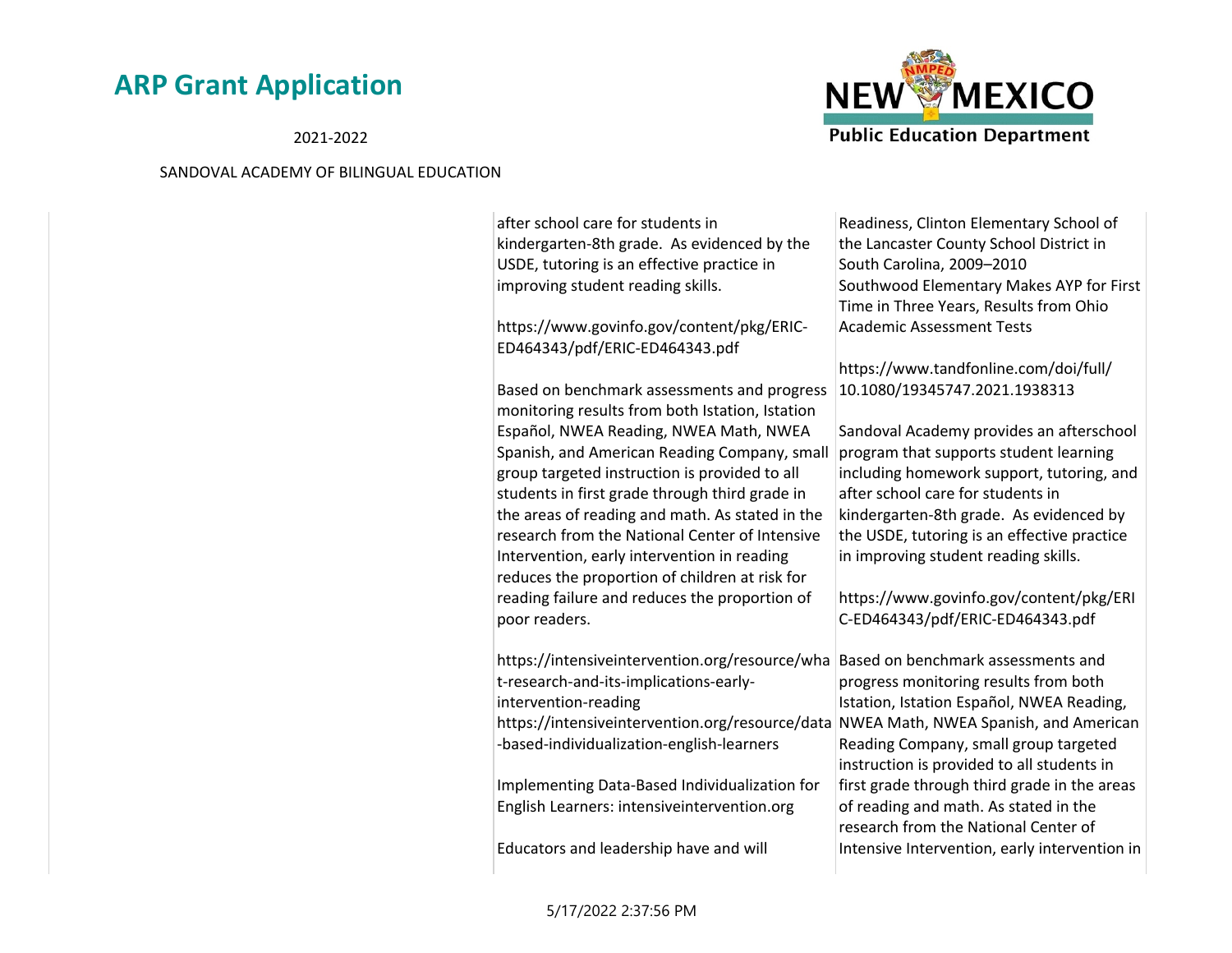2021-2022



| continue performing data studies on the growth<br>of all students based on Sandoval Academy's<br>benchmark assessments and progress<br>monitoring tools, including NWEA Reading, | reading reduces the proportion of children<br>at risk for reading failure and reduces the<br>proportion of poor readers.                                                                                                                                                                                                                                                                                                                                                                                                                                                                                                       |  |
|----------------------------------------------------------------------------------------------------------------------------------------------------------------------------------|--------------------------------------------------------------------------------------------------------------------------------------------------------------------------------------------------------------------------------------------------------------------------------------------------------------------------------------------------------------------------------------------------------------------------------------------------------------------------------------------------------------------------------------------------------------------------------------------------------------------------------|--|
| NWEA Math, NWEA Español, Istation, Istation<br>Español, American Reading Company IRLA &                                                                                          | https://intensiveintervention.org/resource/<br>what-research-and-its-implications-early-                                                                                                                                                                                                                                                                                                                                                                                                                                                                                                                                       |  |
| ENIL and educators' observation of students'                                                                                                                                     | intervention-reading                                                                                                                                                                                                                                                                                                                                                                                                                                                                                                                                                                                                           |  |
| classroom performance. The data collected will<br>be used periodically to evaluate the                                                                                           | https://intensiveintervention.org/resource/<br>data-based-individualization-english-                                                                                                                                                                                                                                                                                                                                                                                                                                                                                                                                           |  |
| effectiveness of the interventions.                                                                                                                                              | learners                                                                                                                                                                                                                                                                                                                                                                                                                                                                                                                                                                                                                       |  |
| Administration and staff will make changes as                                                                                                                                    |                                                                                                                                                                                                                                                                                                                                                                                                                                                                                                                                                                                                                                |  |
| deemed necessary to support the intervention                                                                                                                                     | Implementing Data-Based Individualization                                                                                                                                                                                                                                                                                                                                                                                                                                                                                                                                                                                      |  |
| support program.                                                                                                                                                                 | for English Learners:                                                                                                                                                                                                                                                                                                                                                                                                                                                                                                                                                                                                          |  |
|                                                                                                                                                                                  | intensiveintervention.org                                                                                                                                                                                                                                                                                                                                                                                                                                                                                                                                                                                                      |  |
|                                                                                                                                                                                  | Educators and leadership have and will<br>continue performing data studies on the<br>growth of all students based on Sandoval<br>Academy's benchmark assessments and<br>progress monitoring tools, including NWEA<br>Reading, NWEA Math, NWEA Español,<br>Istation, Istation Español, American<br>Reading Company IRLA & ENIL and<br>educators' observation of students'<br>classroom performance. The data<br>collected will be used periodically to<br>evaluate the effectiveness of the<br>interventions. Administration and staff will<br>make changes as deemed necessary to<br>support the intervention support program. |  |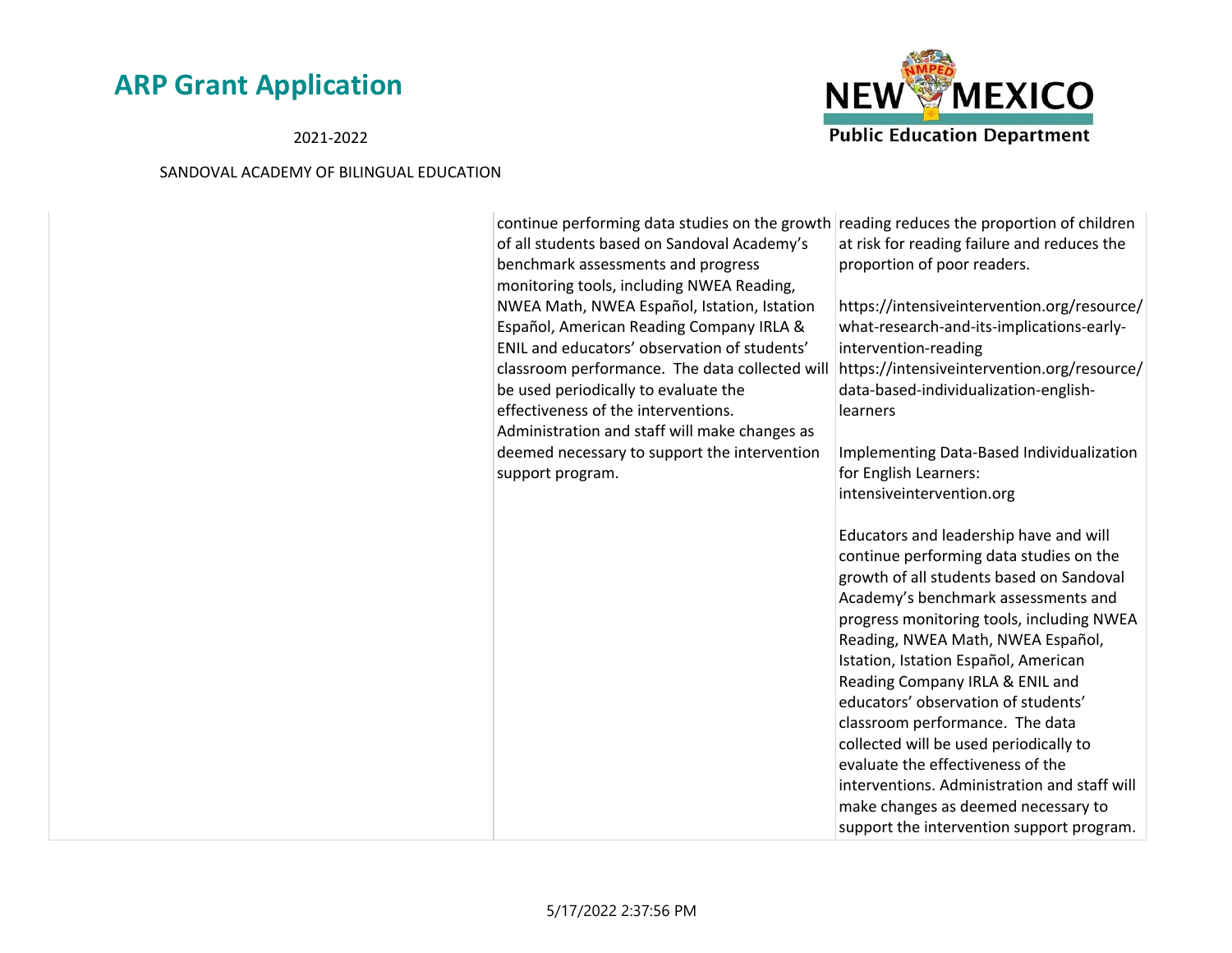### 2021-2022



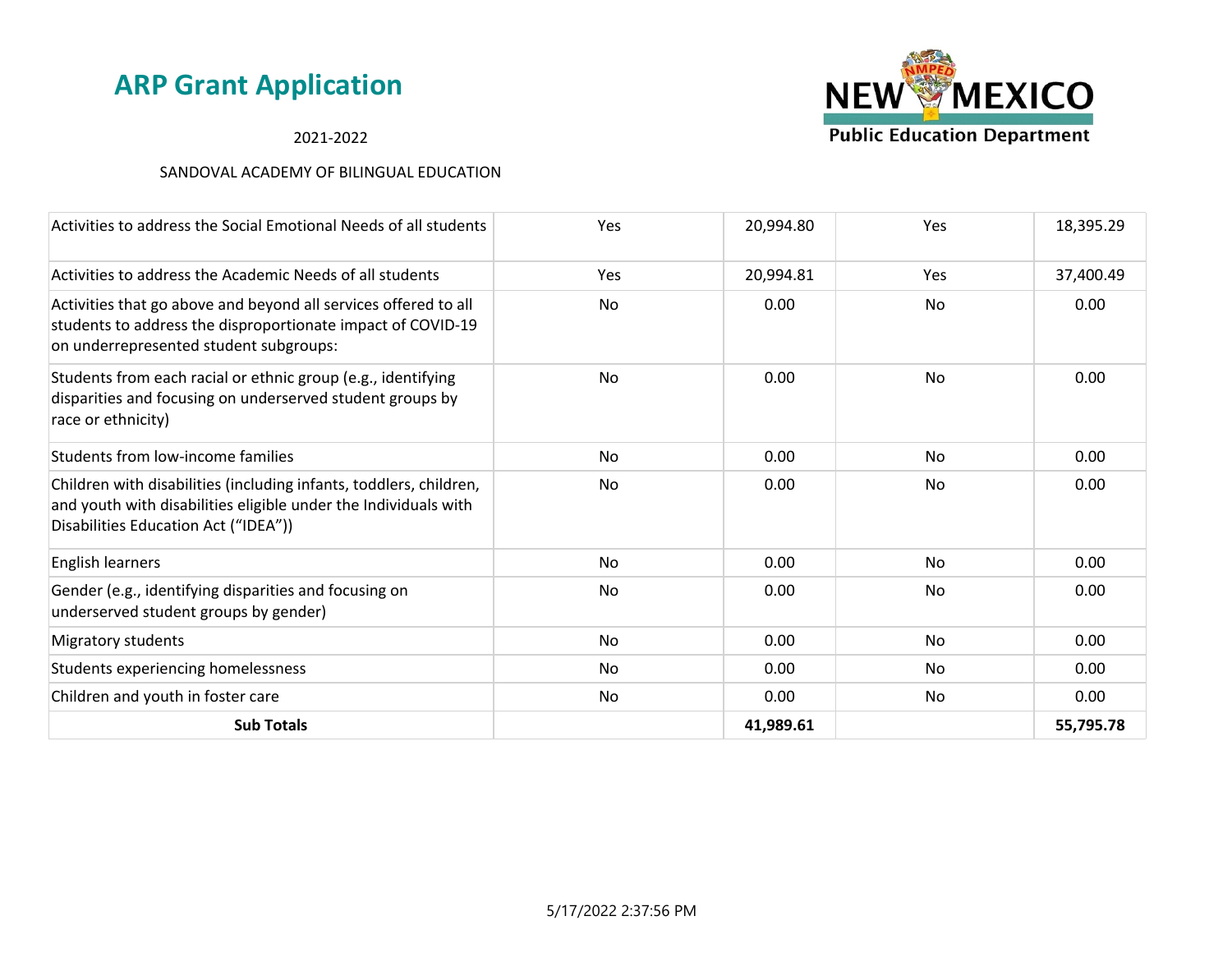2021-2022

### SANDOVAL ACADEMY OF BILINGUAL EDUCATION

### **Activities to Address Needs**

**Descriptions for all narrative responses below must describe how interventions to address the academic impact of lost instructional time, will respond to the academic, social, emotional, and mental health needs of all students, and particularly those students disproportionately impacted by the COVID-19 pandemic, including students from low-income families, students of color, English learners, children with disabilities, students experiencing homelessness, children and youth in foster care, and migratory students.**

| Funds may be used for a wide<br>range of activities to address<br>needs arising from the<br>coronavirus<br>pandemic, including any<br>activity authorized by the<br>following Acts. | 2/3 Amount Allocations |               | 1/3 Amount Allocations |        |
|-------------------------------------------------------------------------------------------------------------------------------------------------------------------------------------|------------------------|---------------|------------------------|--------|
|                                                                                                                                                                                     | <b>Narrative</b>       | <b>Amount</b> | <b>Narrative</b>       | Amount |
| <b>Elementary and Secondary</b><br><b>Education Act (ESEA)</b>                                                                                                                      |                        | 0.00          |                        | 0.00   |
| Individuals with Disabilities<br><b>Education Act (IDEA)</b>                                                                                                                        |                        | 0.00          |                        | 0.00   |
| <b>Adult Education and Family</b><br>Literacy Act (AEFLA)                                                                                                                           |                        | 0.00          |                        | 0.00   |
| Carl D. Perkins Career and<br><b>Technical Education Act of</b><br>2006 (Perkins CTE)                                                                                               |                        | 0.00          |                        | 0.00   |
|                                                                                                                                                                                     |                        | 0.00          |                        | 0.00   |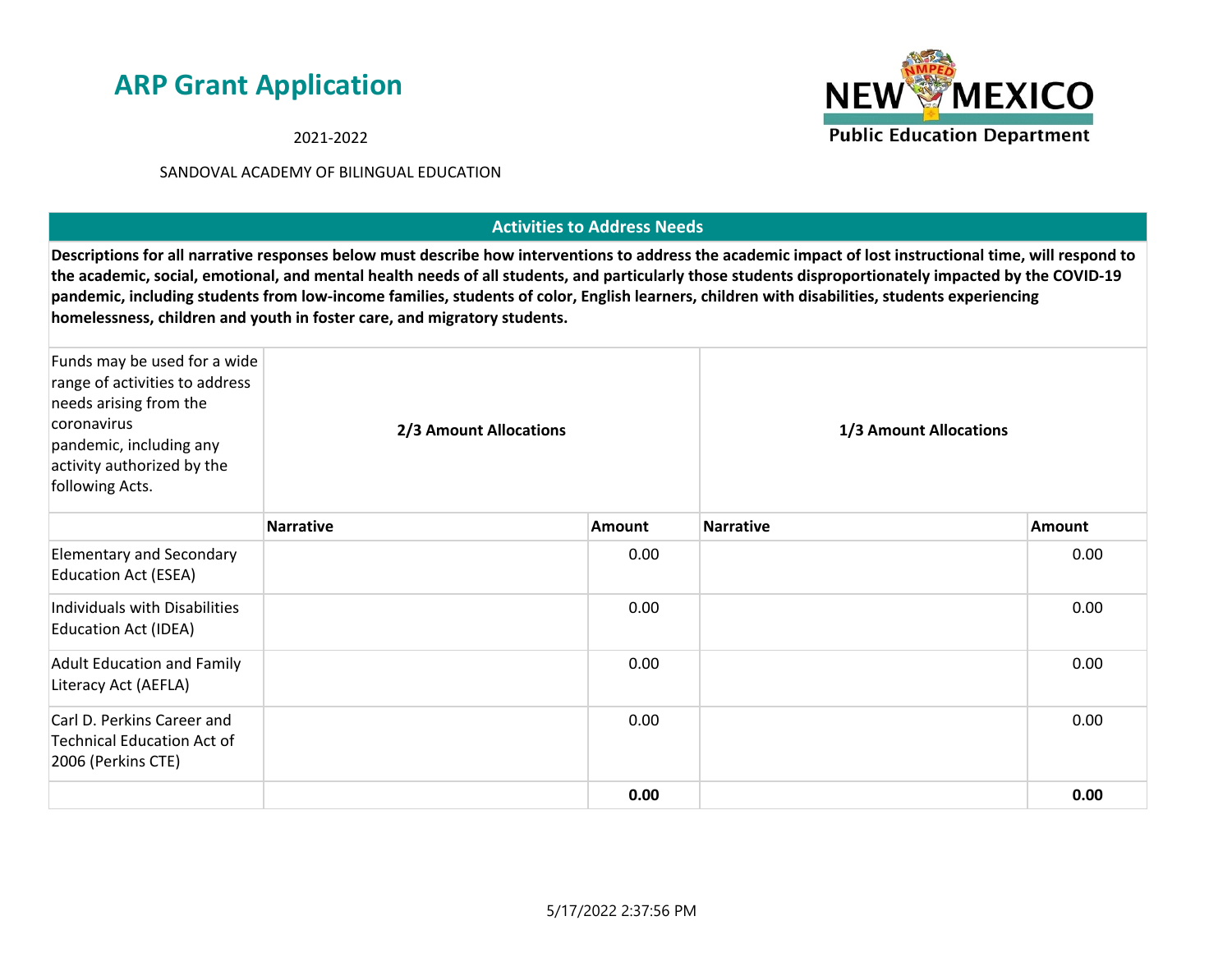2021-2022



|                                                                                                                                                                                                                                                                                                                                                                                                                                                                                                                                                                                                                                                                                                                                                                                                                                                                                                                               | <b>Response Efforts - COVID 19</b> |        |                  |        |
|-------------------------------------------------------------------------------------------------------------------------------------------------------------------------------------------------------------------------------------------------------------------------------------------------------------------------------------------------------------------------------------------------------------------------------------------------------------------------------------------------------------------------------------------------------------------------------------------------------------------------------------------------------------------------------------------------------------------------------------------------------------------------------------------------------------------------------------------------------------------------------------------------------------------------------|------------------------------------|--------|------------------|--------|
| <b>Allowable Activities for Remaining</b><br><b>Funds. Consistent with PED's priority</b><br>to close the digital divide, LEAs must<br>explain how they are using ARP ESSER<br>funds to ensure access to digital<br>devices and other technology for at-<br>risk students and teachers who need<br>them, as well as Internet technology<br>support services. Digital devices must<br>be capable of meeting at-risk<br>students' remote learning needs and<br>teachers' remote teaching needs.<br>Digital devices must allow for the<br>reliable download and upload of<br>assignments, streaming of<br>instructional videos, and participation<br>in individual and group video<br>conferencing. In the category below<br>"purchasing instructional technology,"<br>please include in the narrative an<br>explanation of how the LEA is meeting<br>this priority and a dollar amount that<br>will be used for these purposes. | ARP ESSER 2/3                      |        | ARP ESSER 1/3    |        |
|                                                                                                                                                                                                                                                                                                                                                                                                                                                                                                                                                                                                                                                                                                                                                                                                                                                                                                                               | <b>Narrative</b>                   | Amount | <b>Narrative</b> | Amount |
| Training and professional development<br>on sanitizing and minimizing the<br>spread of infectious diseases                                                                                                                                                                                                                                                                                                                                                                                                                                                                                                                                                                                                                                                                                                                                                                                                                    |                                    | 0.00   |                  | 0.00   |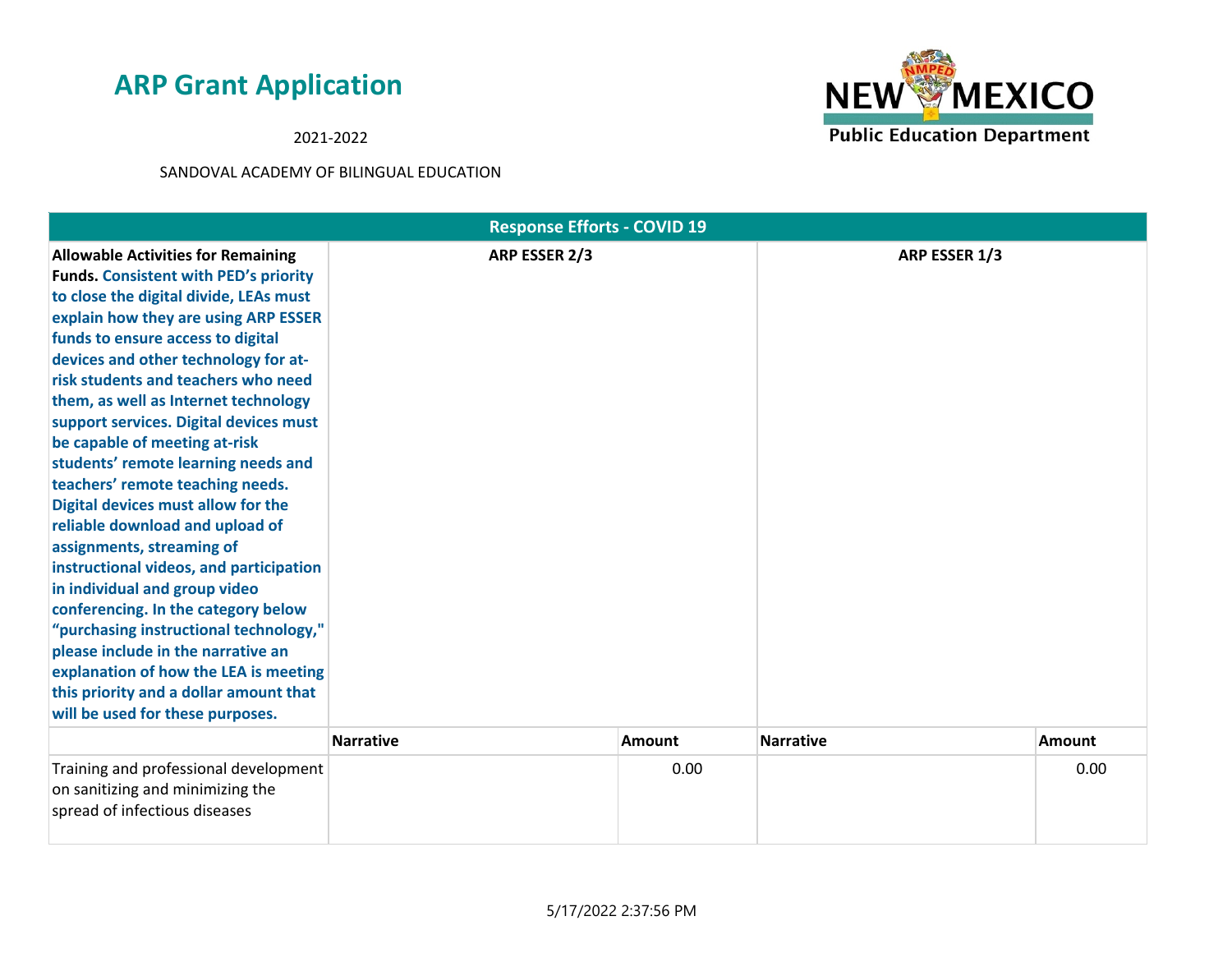

2021-2022

| Purchasing supplies to sanitize and<br>clean the LEA's facilities                                                                                                                                               |                                                                                              | 0.00      |                                                                                              | 0.00      |
|-----------------------------------------------------------------------------------------------------------------------------------------------------------------------------------------------------------------|----------------------------------------------------------------------------------------------|-----------|----------------------------------------------------------------------------------------------|-----------|
| Repairing and improving school<br>facilities to reduce risk of virus<br>transmission and exposure to<br>environmental health hazards                                                                            |                                                                                              | 0.00      |                                                                                              | 0.00      |
| Improving indoor air quality                                                                                                                                                                                    |                                                                                              | 0.00      |                                                                                              | 0.00      |
| Addressing the needs of children from<br>low-income families, children with<br>disabilities, English learners, racial and<br>ethnic minorities, students<br>experiencing homelessness, and foster<br>care youth | SABE will contract with transportation<br>for bus services to meet the needs of<br>families. | 60,000.00 | SABE will contract with transportation<br>for bus services to meet the needs of<br>families. | 10,000.00 |
| Developing and implementing<br>procedures and systems to improve<br>the preparedness and response efforts<br>of LEAs                                                                                            |                                                                                              |           |                                                                                              |           |
| Planning for or implementing activities<br>during long-term closures, including<br>providing meals to eligible students<br>and providing technology for online<br>learning                                      |                                                                                              | 0.00      |                                                                                              | 0.00      |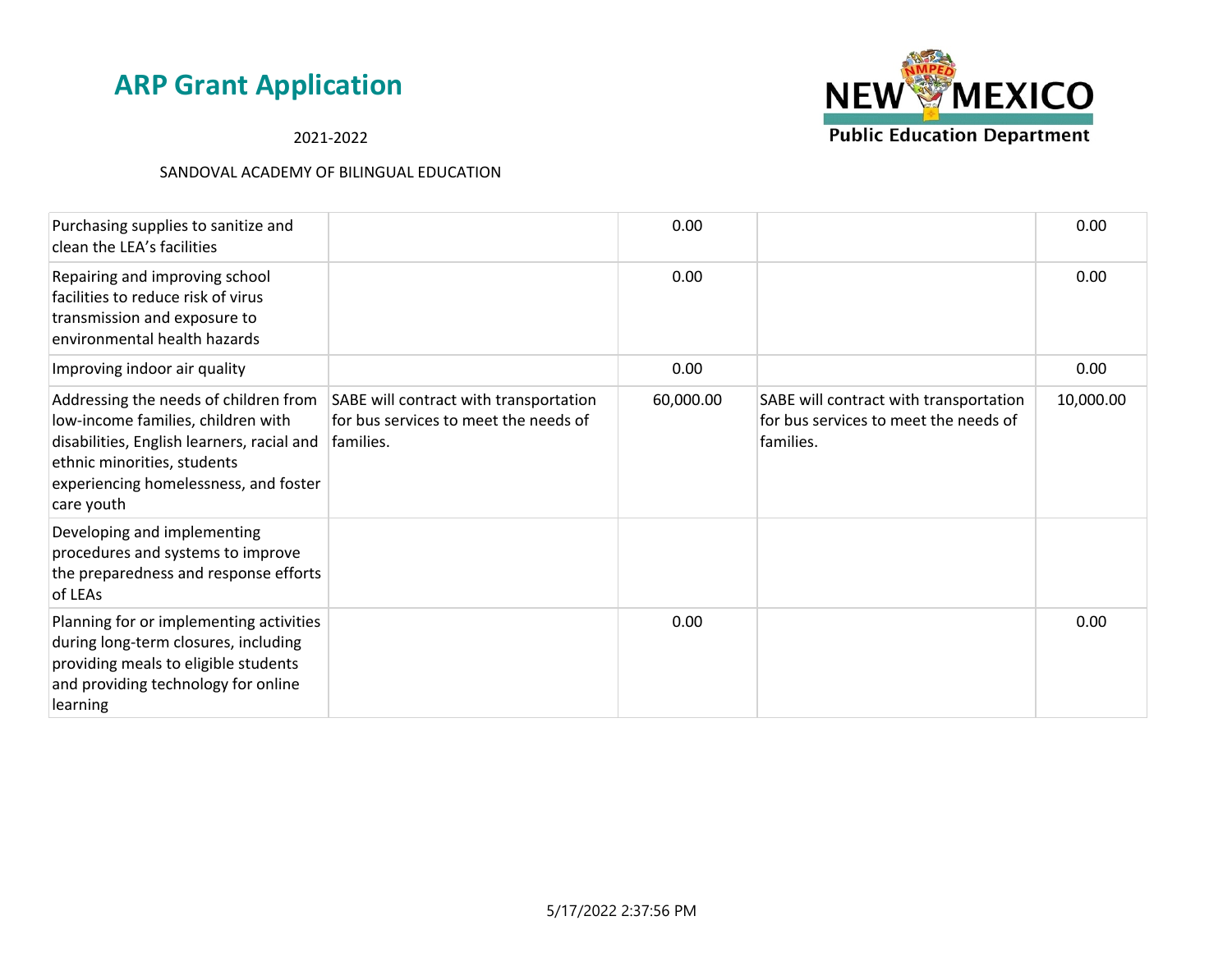### 2021-2022



| Purchasing educational technology<br>(including hardware, software,<br>connectivity, assistive technology, and<br>adaptive equipment) for students that<br>aids in regular and substantive<br>educational interaction between<br>students and their classroom<br>instructors, including students from<br>low-income families and children with<br>disabilities (see above for additional<br>requirements for this activity) | SABE will use funds to purchase<br>educational technology for the<br>classrooms and for teachers to provide<br>access to appropriate educational<br>technology, like interactive boards, to<br>support in-school learning and in the<br>event of long-term closures.                         | 50,000.00 | SABE will use funds to purchase<br>educational technology for the<br>classrooms and for teachers to provide<br>access to appropriate educational<br>technology, like interactive boards, to<br>support in-school learning and in the<br>event of long-term closures. | 5,000.00  |
|-----------------------------------------------------------------------------------------------------------------------------------------------------------------------------------------------------------------------------------------------------------------------------------------------------------------------------------------------------------------------------------------------------------------------------|----------------------------------------------------------------------------------------------------------------------------------------------------------------------------------------------------------------------------------------------------------------------------------------------|-----------|----------------------------------------------------------------------------------------------------------------------------------------------------------------------------------------------------------------------------------------------------------------------|-----------|
| Providing mental health services and<br>supports, including through the<br>implementation of evidence based full-<br>service community schools and hiring<br>of counselors                                                                                                                                                                                                                                                  |                                                                                                                                                                                                                                                                                              |           |                                                                                                                                                                                                                                                                      |           |
| Planning and implementing activities<br>related to summer learning and<br>supplemental after-school programs                                                                                                                                                                                                                                                                                                                |                                                                                                                                                                                                                                                                                              |           |                                                                                                                                                                                                                                                                      |           |
| Addressing learning loss                                                                                                                                                                                                                                                                                                                                                                                                    |                                                                                                                                                                                                                                                                                              | 0.00      |                                                                                                                                                                                                                                                                      | 0.00      |
| Other activities that are necessary to<br>maintain operation of and continuity<br>employ existing or hiring new LEA and<br>school staff                                                                                                                                                                                                                                                                                     | SABE will use funds to consult with<br>health professionals, attorneys, and hire<br>of and services, including continuing to staff to maintain and support efforts to<br>maintain operation of and continuity of<br>services. SABE will use these funds for<br>various needs and activities. | 40,000.00 | SABE will use funds to consult with<br>health professionals, attorneys, and<br>hire staff to maintain and support<br>efforts to maintain operation of and<br>continuity of services. SABE will use<br>these funds for various needs and<br>activities.               | 40,000.00 |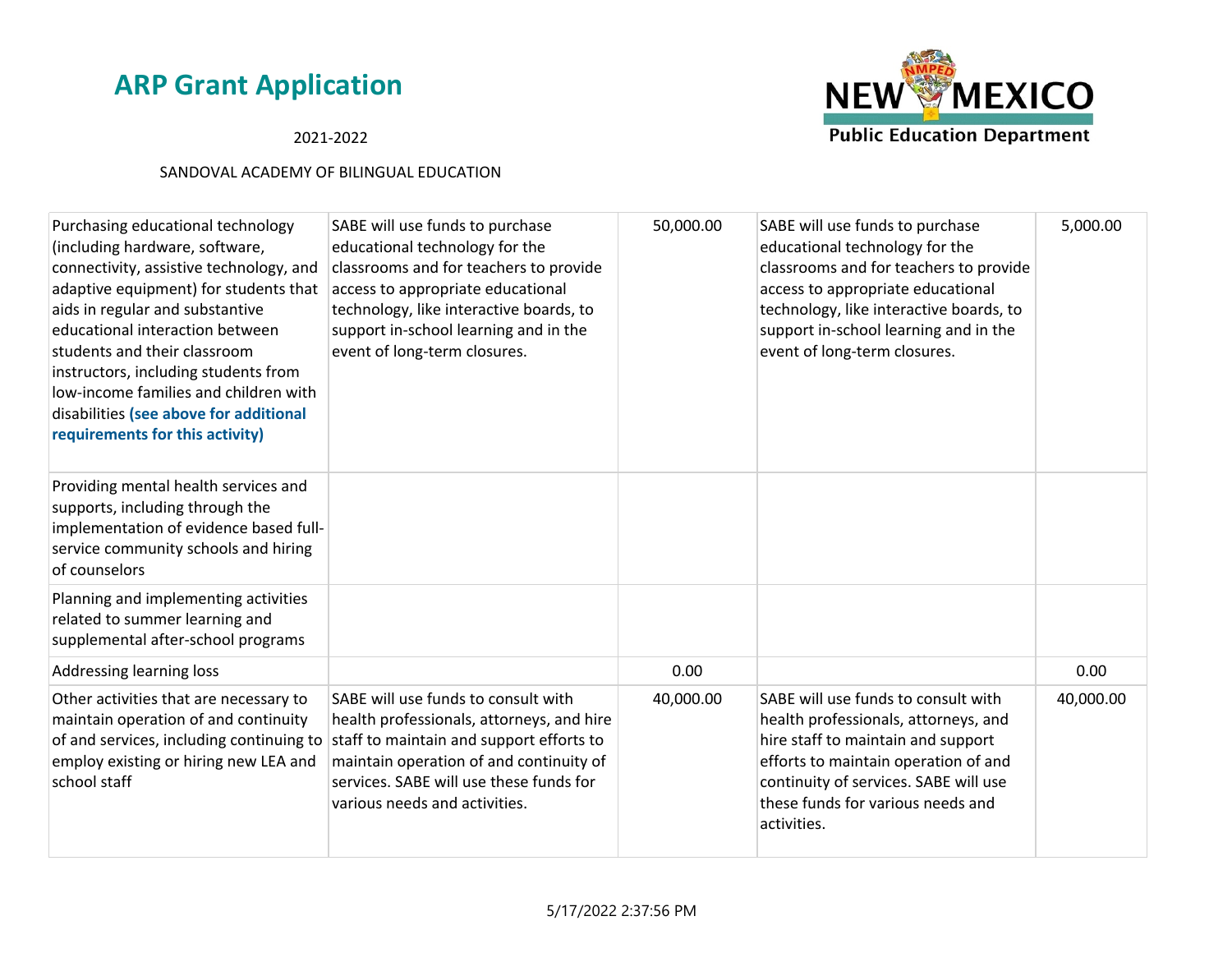**NEW MEXICO Public Education Department** 

2021-2022

| Coordinating preparedness and<br>response efforts with State, local,<br>Tribal, and territorial public health<br>departments to prevent, prepare for,<br>and respond to COVID-19. |                   |            |           |
|-----------------------------------------------------------------------------------------------------------------------------------------------------------------------------------|-------------------|------------|-----------|
|                                                                                                                                                                                   | <b>Sub Totals</b> | 150,000.00 | 55,000.00 |

| <b>Program Consultation</b>                                                                               |                      |                      |                      |
|-----------------------------------------------------------------------------------------------------------|----------------------|----------------------|----------------------|
| To the extent present, describe how the LEA has meaningfully engaged the<br>following stakeholder groups: | Date(s)<br>Consulted | Date(s)<br>Consulted | Date(s)<br>Consulted |
| Students                                                                                                  | 4/28/2021            | 9/22/2021            |                      |
| <b>Families</b>                                                                                           | 4/28/2021            | 9/22/2021            |                      |
| School and district administrators (including Special Education administrators)                           | 4/28/2021            | 9/22/2021            |                      |
| <b>Teachers</b>                                                                                           | 4/28/2021            | 9/22/2021            |                      |
| Principals                                                                                                | 4/28/2021            | 9/22/2021            |                      |
| School leaders                                                                                            | 4/28/2021            | 9/22/2021            |                      |
| Other educators                                                                                           | 4/28/2021            | 9/22/2021            |                      |
| School support personnel                                                                                  | 4/28/2021            | 9/22/2021            |                      |
| Unions                                                                                                    |                      |                      |                      |
| Tribes(if applicable)                                                                                     |                      |                      |                      |
| Civil rights organizations (including disability rights organizations)                                    |                      |                      |                      |
| Superintendents                                                                                           |                      |                      |                      |
| Charter school leaders (if applicable)                                                                    | 4/28/2021            | 9/22/2021            |                      |
| Stakeholders representing the interests of:                                                               |                      |                      |                      |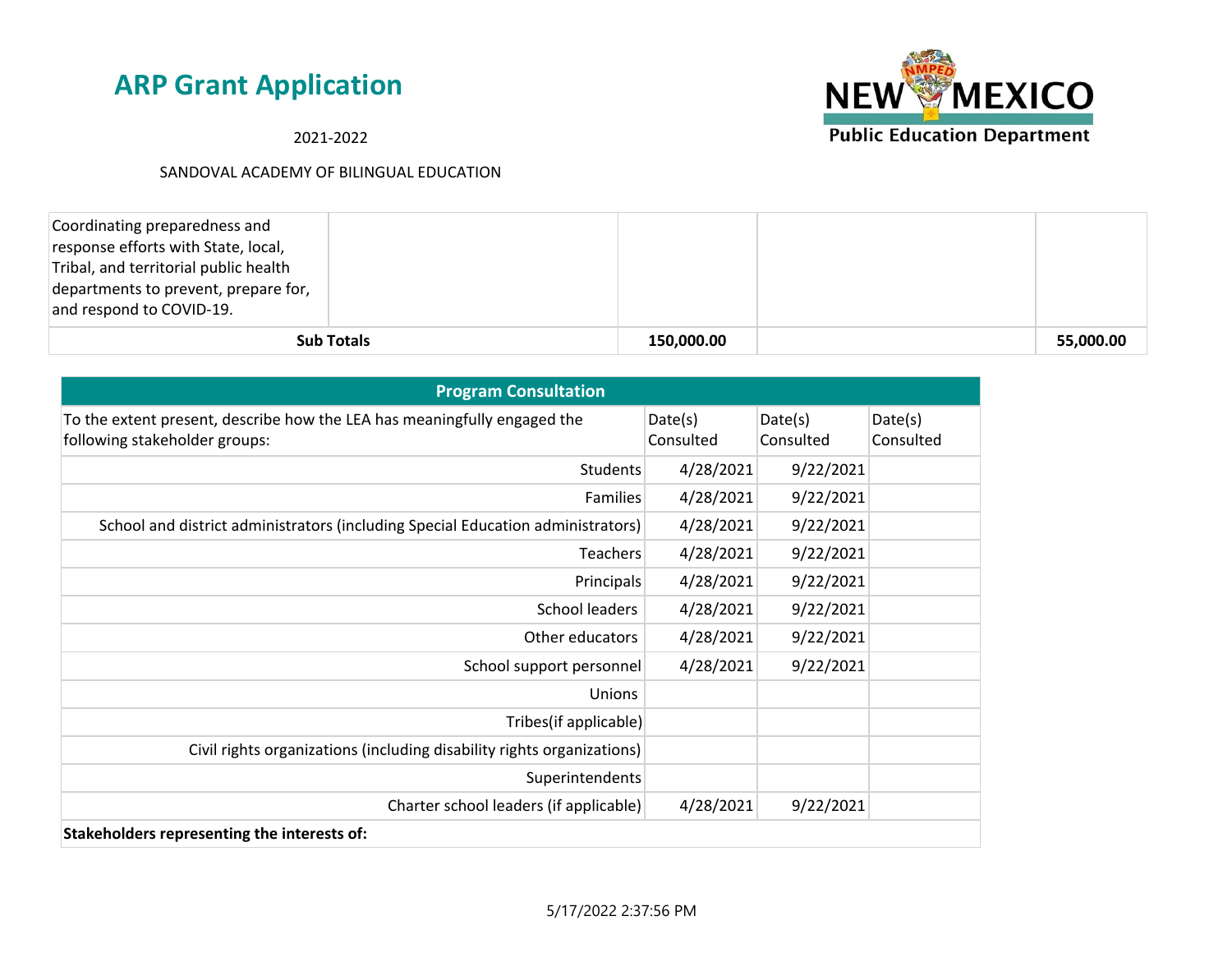

2021-2022

### SANDOVAL ACADEMY OF BILINGUAL EDUCATION

| Children with disabilities         | 4/28/2021 | 9/22/2021 |  |
|------------------------------------|-----------|-----------|--|
| English learners                   | 4/28/2021 | 9/22/2021 |  |
| Children experiencing homelessness | 4/28/2021 | 9/22/2021 |  |
| Children in foster care            |           |           |  |
| Migratory students                 |           |           |  |
| Children who are incarcerated      |           |           |  |
| Other underserved students         | 4/28/2021 | 9/22/2021 |  |

Interim Final Requirement: Under this requirement, an SEA must engage in meaningful consultation with various stakeholder groups on its ARP ESSER plan and give the public an opportunity to provide input on the development of the plan and take such input into account. Specifically, an SEA is required to consult with students; families; Tribes (if applicable); civil rights organizations (including disability rights organizations); school and district administrators (including special education administrators); superintendents; charter school leaders (if applicable); teachers, principals, school leaders, other educators, school staff, and their unions; and stakeholders representing the interests of children with disabilities, English learners, children experiencing homelessness, children in foster care, migratory students, children who are incarcerated, and other underserved students in the development of its ARP ESSER plan. Under the requirement, an SEA must also provide the public with the opportunity to provide input in the development of the plan and take such input into account.

\*Meaningful consultation means each stakeholder group was afforded multiple opportunities to provide feedback on the LEAs ARP application prior to the application being submitted. Pursuant to 2 C.F.R. § 200.332(a)(5), all sub recipients as identified in Exhibit A, attached to this sub award, must permit PED and auditors access to records and financial statements as necessary.

| <b>Indirect Cost Rate</b>                     |              |             |                       |                              |      |                    |                         |                       |
|-----------------------------------------------|--------------|-------------|-----------------------|------------------------------|------|--------------------|-------------------------|-----------------------|
|                                               | Indirect Y/N | Allocations | Indirect Cost<br>Rate | Indirect Cost D Fixed Assets |      | Indirect<br>Amount | Indirect Base<br>Amount | <b>Budget Balance</b> |
| ARP ESSER 1/3 rd<br><b>Indirect Cost Rate</b> | No           | 119,993.51  |                       | 1.08                         | 0.00 | 0.00               | 0.00                    | 0.00                  |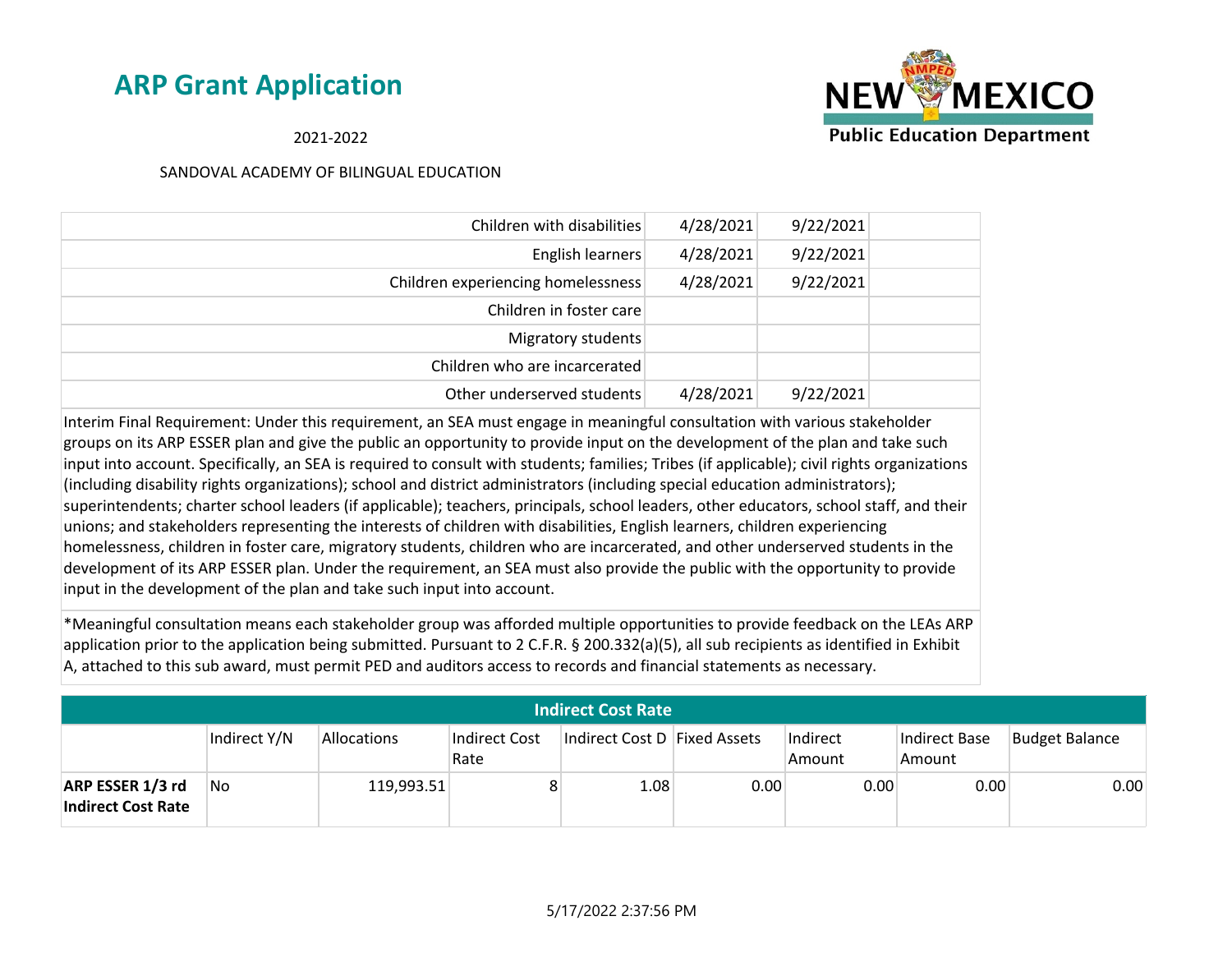2021-2022



| ARP ESSER 2/3 rd<br><b>Indirect Cost Rate</b> | No. | 239,987.01 | 8 | 1.08 | 0.00 | 0.00               | 0.00 | 0.00 |
|-----------------------------------------------|-----|------------|---|------|------|--------------------|------|------|
| <b>Required Information - GEPA</b>            |     |            |   |      |      |                    |      |      |
|                                               |     |            |   |      |      | Required Narrative |      |      |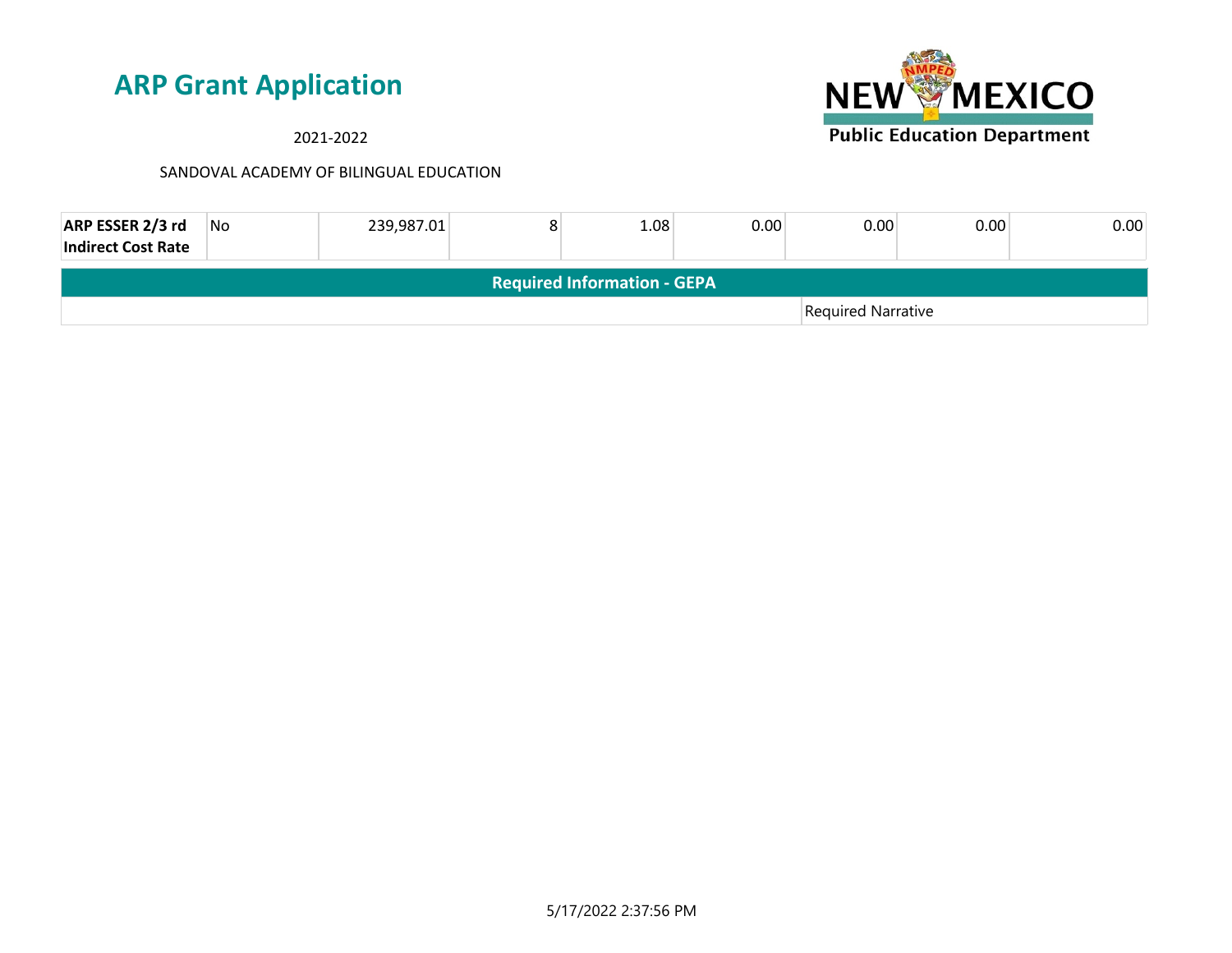### 2021-2022

### SANDOVAL ACADEMY OF BILINGUAL EDUCATION



Please describe how the LEA will comply with the requirements of section 427 of GEPA (20 U.S.C. 1228a). The description must include information on the steps the LEA proposes to take to permit students, teachers, and other program beneficiaries to overcome barriers (including barriers based on gender, race, color, national origin, disability, and age) that impede equal access to, or participation in, the program.

For examples of applicable, relevant, acceptable responses, please see: https://www2.ed.gov/fund/grant/apply/appforms/gepa427.doc

### GEPA Rubric

A satisfactory answer

• Describes potential barriers to accessing aspects of the proposed spending plan based on criteria such as gender, race, color, national origin, (dis)ability, and age

• Describes steps that will be taken to eliminate or reduce those barriers to ensure equitable access

May require revision

• May not clearly or completely describe potential barriers to accessing aspects of the proposed spending plan based on criteria such as gender, race, color, national origin, (dis)ability, and age

• May not clearly or completely describe steps that will be taken to eliminate or reduce those barriers to ensure equitable access

SABE's ARP plan supports all students served at our school/district including our at-risk population (second language learners, economically disadvantaged students, students with disabilities, minority students, Native American students, homeless students and foster students). SABE will ensure compliance with Section 427 of the General Education Provision Act (GEPA) and does discriminate based on age, race, color, religion, handicap, national origin, ancestry, physical ability, marital status, sexual orientation, or political affiliations.

Potential barriers that have been identified are the following: inability to contact and remain in contact with families, limited online learning/teaching options, social and emotional needs that are beyond our expertise, and technology gaps for students, staff, and families. To address these needs, a team has been established to provide support to all in need. Teachers, administration, support staff, parent liaison, attendance clerk will all assist as needed to provide the supports and/or referrals to support our students. SABE will take every step possible to ensure everyone has equitable access to our educational program, resources, supports whether at school learning or in remote learning.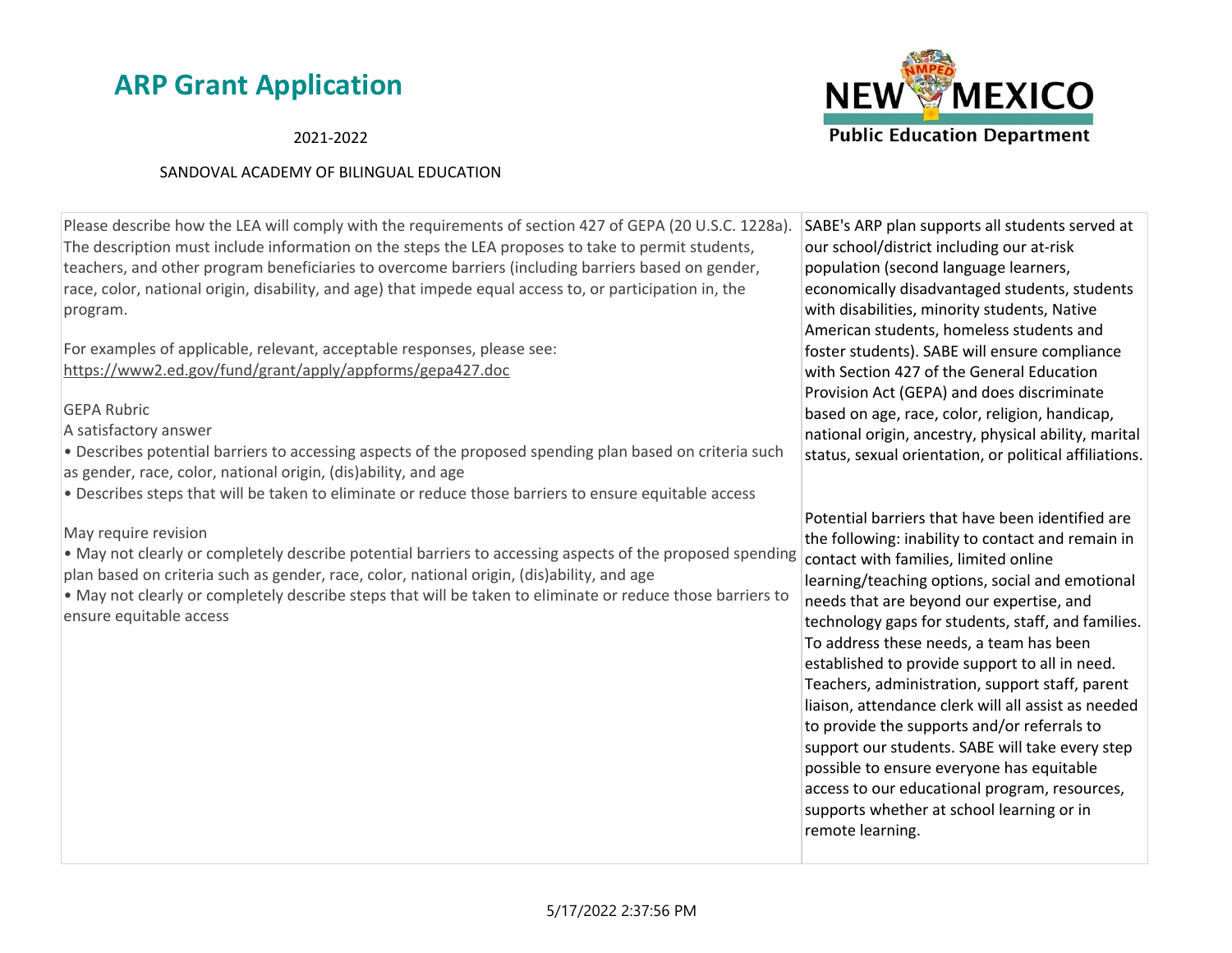

2021-2022

| The LEA agrees to comply with the following requirements regarding Maintenance of Equity for High<br>Poverty Schools:<br>(c) LOCAL EDUCATIONAL AGENCY MAINTENANCE OF EQUITY FOR HIGH [1] POVERTY SCHOOLS. - (1) IN<br>GENERAL.—As a condition of receiving funds under section 2001, a local educational agency shall not, in<br>fiscal year 2022 or 2023 - (A) reduce per-pupil funding (from combined State and local funding) for any<br>high [1] poverty school served by such local educational agency by an amount that exceeds— (i) the total<br>reduction in local educational agency funding (from combined State and local funding) for all schools<br>served by the local educational agency in such fiscal year (if any); divided by (ii) the number of children<br>enrolled in all schools served by the local educational agency in such fiscal year; or (B) reduce per-pupil,<br>full-time equivalent staff in any high-poverty school by an amount that exceeds $-$ (i) the total reduction<br>in full-time equivalent staff in all schools served by such local educational agency in such fiscal year (if<br>any); divided by (ii) the number of children enrolled in all schools served by the local educational agency<br>in such fiscal year. (2) EXCEPTION. - Paragraph (1) shall not apply to a local educational agency in fiscal<br>year 2022 or 2023 that meets at least 1 of the following criteria in such fiscal year: (A) Such local<br>educational agency has a total enrollment of less than 1,000 students. (B) Such local educational agency<br>operates a single school. (C) Such local educational agency serves all students within each grade span<br>with a single school. (D) Such local educational agency demonstrates an exceptional or uncontrollable<br>circumstance, such as unpredictable changes in student enrollment or a precipitous decline in the<br>financial resources of such agency, as determined by the Secretary of Education | True        |  |
|-------------------------------------------------------------------------------------------------------------------------------------------------------------------------------------------------------------------------------------------------------------------------------------------------------------------------------------------------------------------------------------------------------------------------------------------------------------------------------------------------------------------------------------------------------------------------------------------------------------------------------------------------------------------------------------------------------------------------------------------------------------------------------------------------------------------------------------------------------------------------------------------------------------------------------------------------------------------------------------------------------------------------------------------------------------------------------------------------------------------------------------------------------------------------------------------------------------------------------------------------------------------------------------------------------------------------------------------------------------------------------------------------------------------------------------------------------------------------------------------------------------------------------------------------------------------------------------------------------------------------------------------------------------------------------------------------------------------------------------------------------------------------------------------------------------------------------------------------------------------------------------------------------------------------------------------------------------------------------------------|-------------|--|
| The LEA agrees to make publicly available a copy of the LEA's re-entry plan on the LEA's website no later<br>than June 24, 2021                                                                                                                                                                                                                                                                                                                                                                                                                                                                                                                                                                                                                                                                                                                                                                                                                                                                                                                                                                                                                                                                                                                                                                                                                                                                                                                                                                                                                                                                                                                                                                                                                                                                                                                                                                                                                                                           | <b>True</b> |  |
|                                                                                                                                                                                                                                                                                                                                                                                                                                                                                                                                                                                                                                                                                                                                                                                                                                                                                                                                                                                                                                                                                                                                                                                                                                                                                                                                                                                                                                                                                                                                                                                                                                                                                                                                                                                                                                                                                                                                                                                           |             |  |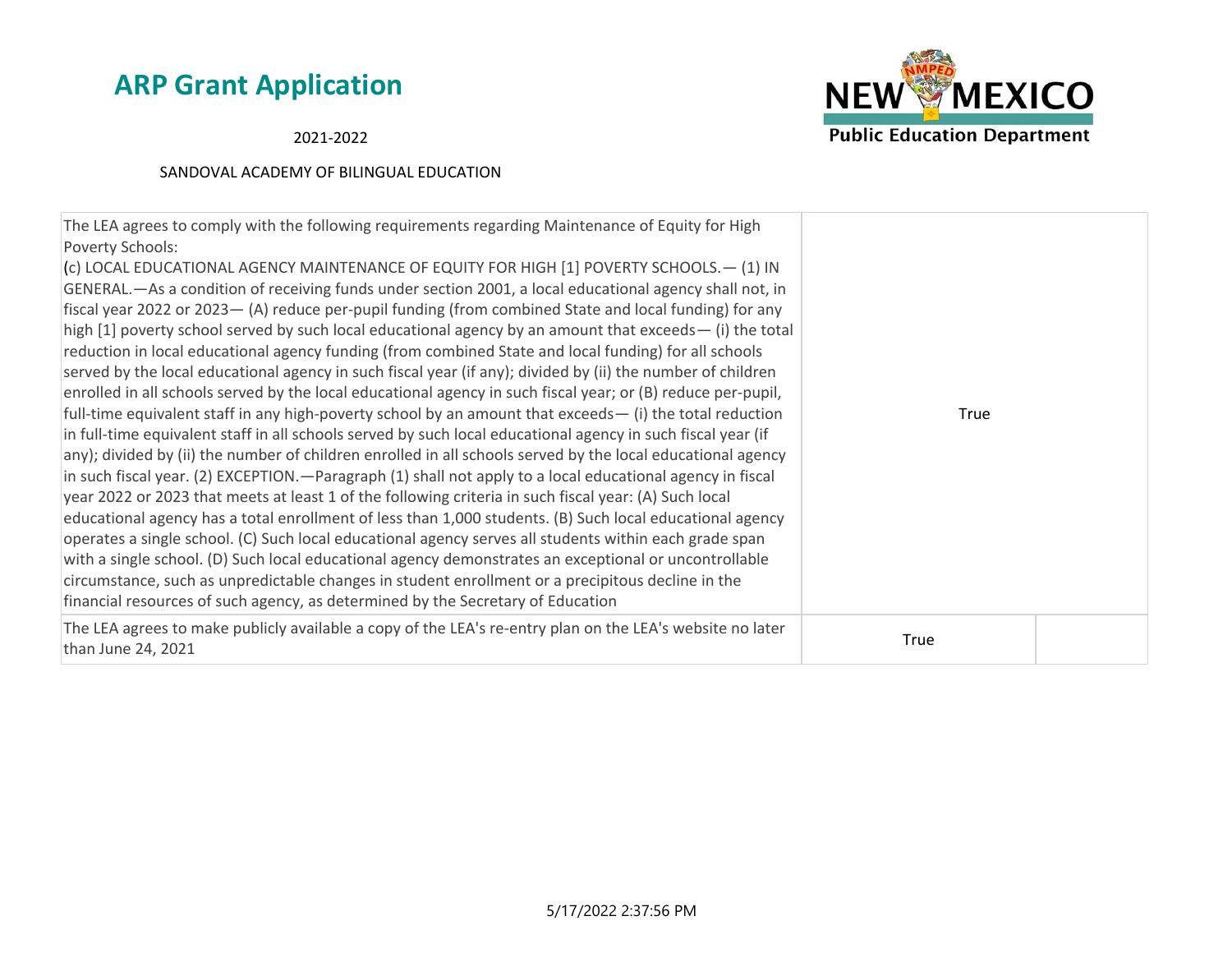2021-2022

### SANDOVAL ACADEMY OF BILINGUAL EDUCATION

Instructions:

During the period of the ARP ESSER award established in section 2001(a) of the ARP Act (i.e., until September 30, 2023), an LEA must periodically, but no less frequently than every six

months, review and, as appropriate\*, revise and post its plan for safe return to in-person instruction and continuity of services. Consistent with section 2001(i)(2) of the ARP Act, which requires an LEA to seek public comment on the development of its plan, an LEA must seek public input and take such input into account in determining whether to revise its plan and, if it determines revisions are necessary, on the revisions it makes to its plan, i.e., the LEA must seek public input on whether to revise its plan and on any revisions to its plan no less frequently than every six months (taking into consideration the timing of significant changes to CDC guidance on reopening schools). The requirement clarifies that, if the LEA revises its plan, the revised plan must address each of the aspects of safety currently recommended by the CDC or, if the CDC has updated its safety recommendations at the time the LEA is revising its plan, each of the updated safety recommendations.

Under this requirement, the plans must be: In an understandable and uniform format; to the extent practicable, written in a language that parents can understand or, if not practicable, orally translated; and upon request by a parent who is an individual with a disability, provided in an alternative format accessible to that parent.

In the fields below, please provide a link to the LEA's most current posted plan on the LEA's website, and the date the plan was posted to the LEA's website.

| <b>First Posting</b>        | https://nmsabe.org/about/2020<br>-2021-reentry-plan-2/, SABE's<br>Re-Entry 2020-2021 Plan |           |
|-----------------------------|-------------------------------------------------------------------------------------------|-----------|
| Second Posting (if needed*) | https://nmsabe.org/parents/cov<br>id-response-plan/, SABE's Safe<br>Return Plan           | 12/9/2021 |
| Third Posting (if needed*)  |                                                                                           |           |
| Fourth Posting (if needed*) |                                                                                           |           |
| Fifth Posting (if needed*)  |                                                                                           |           |
| Sixth Posting (if needed*)  |                                                                                           |           |

5/17/2022 2:37:56 PM